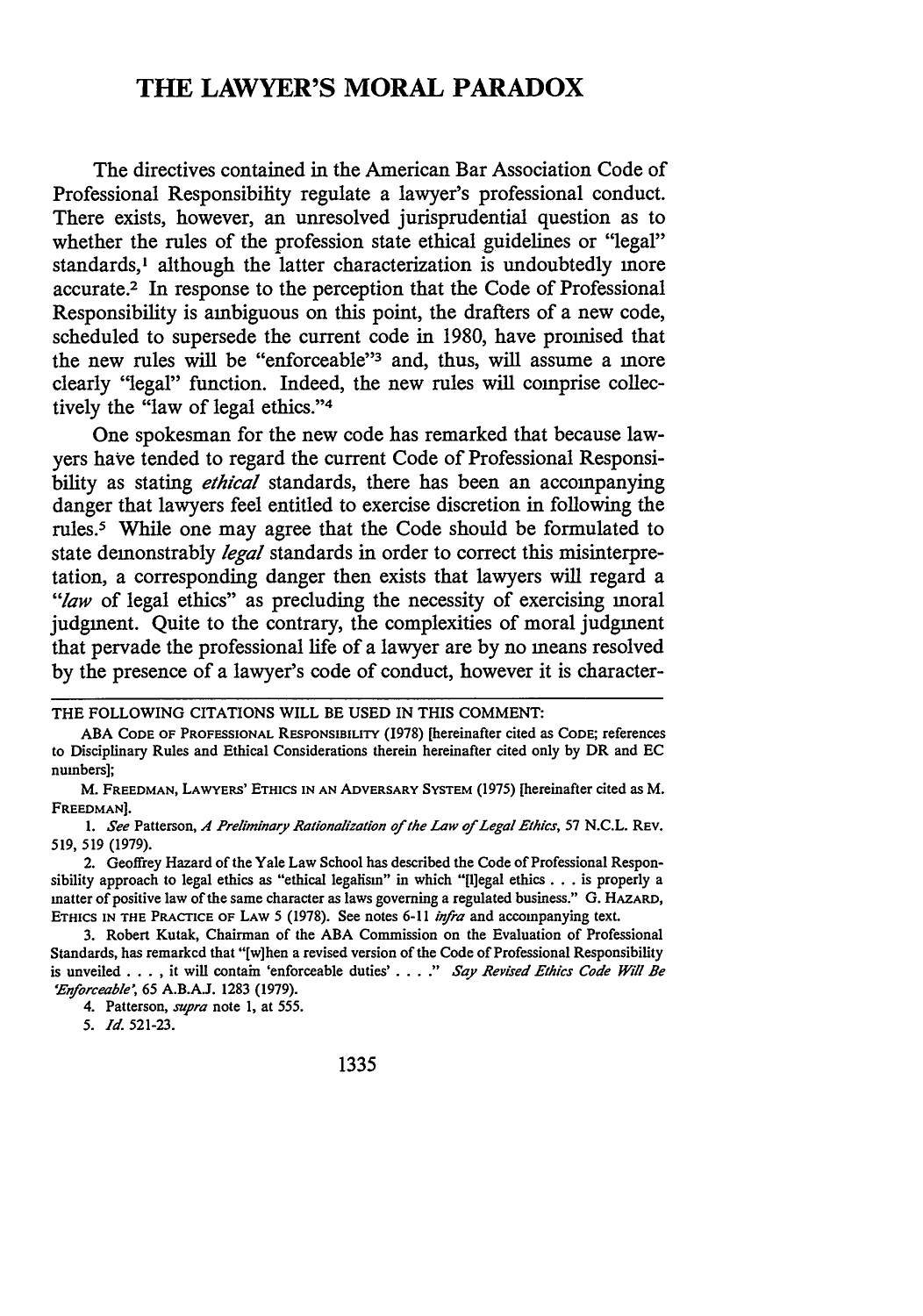ized; rather, the Code of Professional Responsibility represents but a single piece of a larger mosaic of considerations that are morally relevant to a lawyer's conduct.

This Comment first will examine the various considerations that inform a lawyer's moral judgments in the context of his professional life. Specifically, this Comment will attempt to justify the assumption that the rules of the profession *are* appropriately characterized as legal norms and will explore the moral implications that this characterization has for the practicing attorney. Of special concern is the extent to which "legal" rules of professional conduct can guide the lawyer in making moral choices within the context of his professional life. There are, in addition, other systemic considerations that are not codified, but that nonetheless play a vital part in a lawyer's moral judgments, and these too will be given extended consideration.

A second undertaking of this Comment will be to illustrate that, whatever the Code's function with regard to moral *action,* the provisions of a code of professional conduct cannot satisfy the moral demand that one *lipe* as one ought. Indeed, it is questionable whether the lawyer's role in our society is consistent at all with the possibility of leading a morally exemplary life. Regrettably, the American lawyer's role as advocate frequently alters the structure of his existence in debilitating ways.

To the extent that it is possible for an attorney to act rightly in every instance and yet at the same time violate common sense notions of morality, there exists a paradox. The essential purpose of this Comment is to articulate systematically that paradox.

# **I.** THE CODE OF PROFESSIONAL RESPONSIBILITY **AS A** COMPONENT OF MORAL DECISIONMAKING

This section will discuss the extent to and manner in which the Code of Professional Responsibility plays a part in a lawyer's judgments of moral right and wrong within the context of his professional life. If the Code is a form of law, then presumably certain socially desirable aims motivate it, and a lawyer should be cognizant of these aims. Moreover, if the Code sets "legal" standards, then to some extent it *binds* a practicing attorney in formulating his conduct. Nonetheless, the ultimate judgment of right and wrong remains with the lawyer who must act in a way that is consistent with his private and discrete moral conscience. Establishing the appropriate balance among these competing claims on a lawyer's conduct is the purpose of the discussion that follows.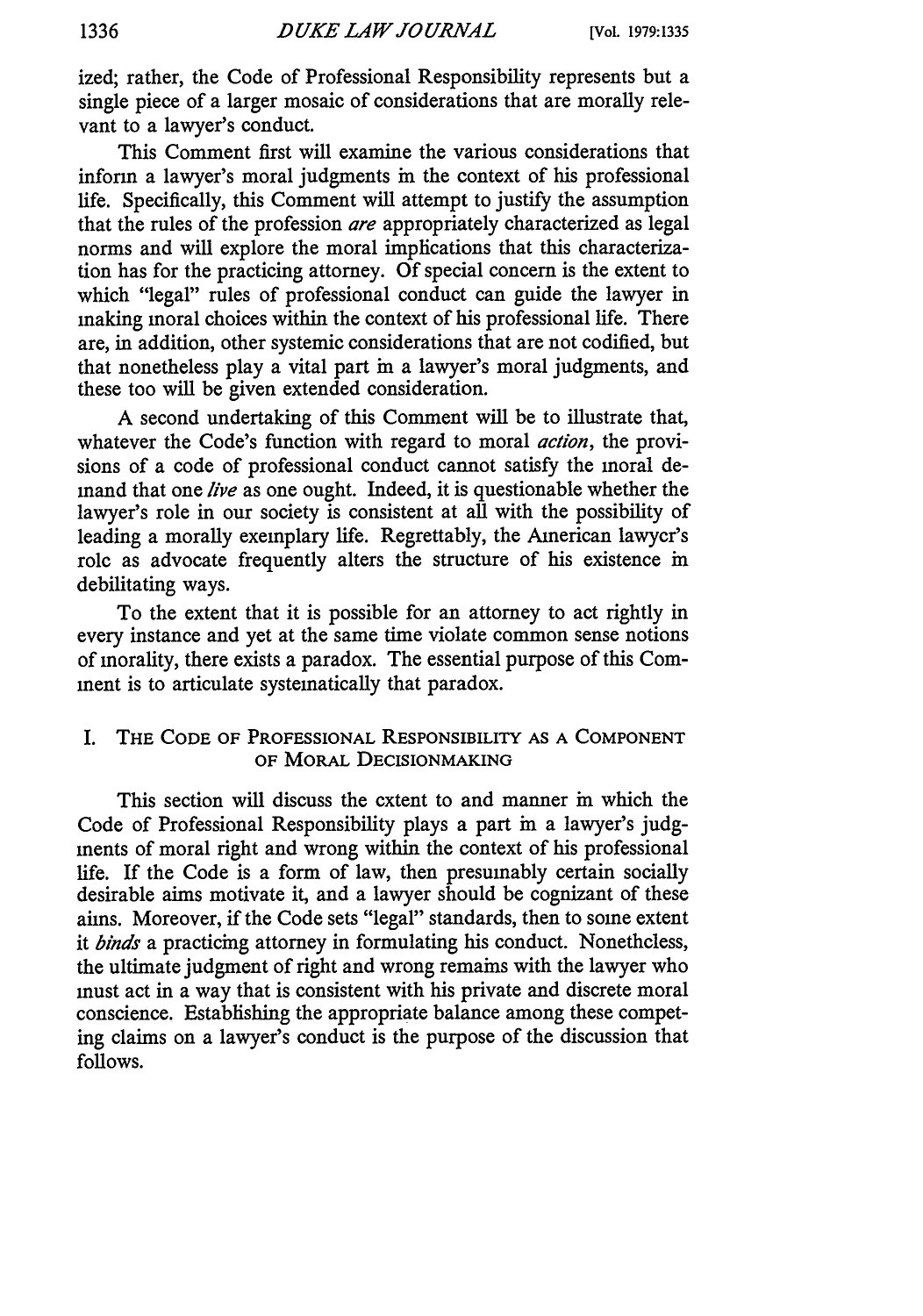#### Vol. 1979:13351 *LAWYER'S MORAL PARADOX*

# *A. The Code of Frofessional Responsibility as Law.*

Despite references to the Code of Professional Responsibility as a "code of ethics"<sup>6</sup> and allusion to the high ethical standards to which the Code holds a lawyer,<sup>7</sup> the Code does not function as a moral guidebook. It has no claim to moral validity more special or certain than any other system of rules regulating human conduct. Rather, in fundamental respects, it is akin to law.8

7. The Preamble to the current Code of Professional Responsibility notes that it is the "obligation of lawyers. **. .** to maintain the highest standards of ethical conduct." **CODE** 1. *See also Professional Responsibility. Report of the Joint Conference,* 44 A.B.A.J. 1159 (1958).

8. As a preliminary matter, it is necessary to note that the Code of Professional Responsibility contains one singularly misleading feature. The Code is divided into three parts-Canons, Ethical Considerations, and Disciplinary Rules-but the Disciplinary Rules alone are of determinative significance.

The Preliminary Statement included in the Code of Professional Responsibility details this tripartite structure. The Ethical Considerations "are aspirational in character and represent the objectives toward which every member of the profession should strive. They constitute a body of principles upon which the lawyer can rely for guidance in many specific situations." **CODE 1.** In contrast, "[t]he Disciplinary Rules **. .** .are mandatory in character. **. .** .[They] state the minimum level of conduct below which no lawyer can fall without being subject to disciplinary action." *Id.* Finally, the Canons, although described as "statements of axiomatic norms," *id.,* are in fact mere section headings. There is no symmetry whatsoever among these subdivisions because neither the Canons nor the Ethical Considerations are of any appreciable effect or substance considered independently of the Disciplinary Rules.

That the Disciplinary Rules are at the heart of the Code should invite little disagreement. Consider the manner in which Professor Sutton, Reporter for the ABA Special Committee on Evaluation of Ethical Considerations, has characterized the Ethical Considerations:

The ethical considerations give a false sense of simplicity because their distinct functions are not clearly delineated in the Code. The ethical considerations are in part commentary on the black-letter disciplinary rules. . **.** .The ethical considerations also state some ethical norms of aspirations .**. .** .The third function performed by the ethical considerations-and performed lifelessly-is that of stating the standards of normal professional practices of the legal profession.

Sutton, *How Vulnerable is the Code of Professional Responsibility?*, 57 N.C.L. REV. 497, 516 (1979). Professor Sutton believes that the new Code should embrace these functions while carefully and specifically distinguishing among them in the reformulated provisions. *Id.* Sutton advocates the inclusion of these standards because of "the feeling both within and without the legal profession that lawyers' goals involve more than mere adherence to regulatory law." *Id.* 502. He concludes on this ground that "a professional code should deal with other standards, in addition to the standards of regulatory law." *Id.* 503. However, if one examines the ethical considerations as they are presently constituted, their primary utility consists in the extent to which they explain and elaborate upon the Disciplinary Rules—the first of the three functions that Professor Sutton identified. It is questionable whether the Ethical Considerations have any other appreciable utility. Indeed, despite this particular utility, the presence of ethical considerations, to some extent, has resulted in confusion because the enunciation of dual standards for the same situation has obscured the application of the rules. *Id.* 508. Inasmuch as the Disciplinary Rules alone state enforceable commafids with which the lawyer must reckon, this Comment is essentially concerned

<sup>6.</sup> An early reference by Justice Brewer to the idea of a national code of ethics illustrates the often distorted view of such a code. Justice Brewer wrote that the ideal lawyer "ever sees on the lofty summits of Sinai the tables of stone chiseled with imperishable truth by the finger of God." Brewer, *The Ideal Lawyer,* 98 **ATLANTIC** MONTHLY **596** (1906), *quoted in* **J.** LIEBERMAN, **CRISIS AT** THE BAR 41 (1st ed. 1978).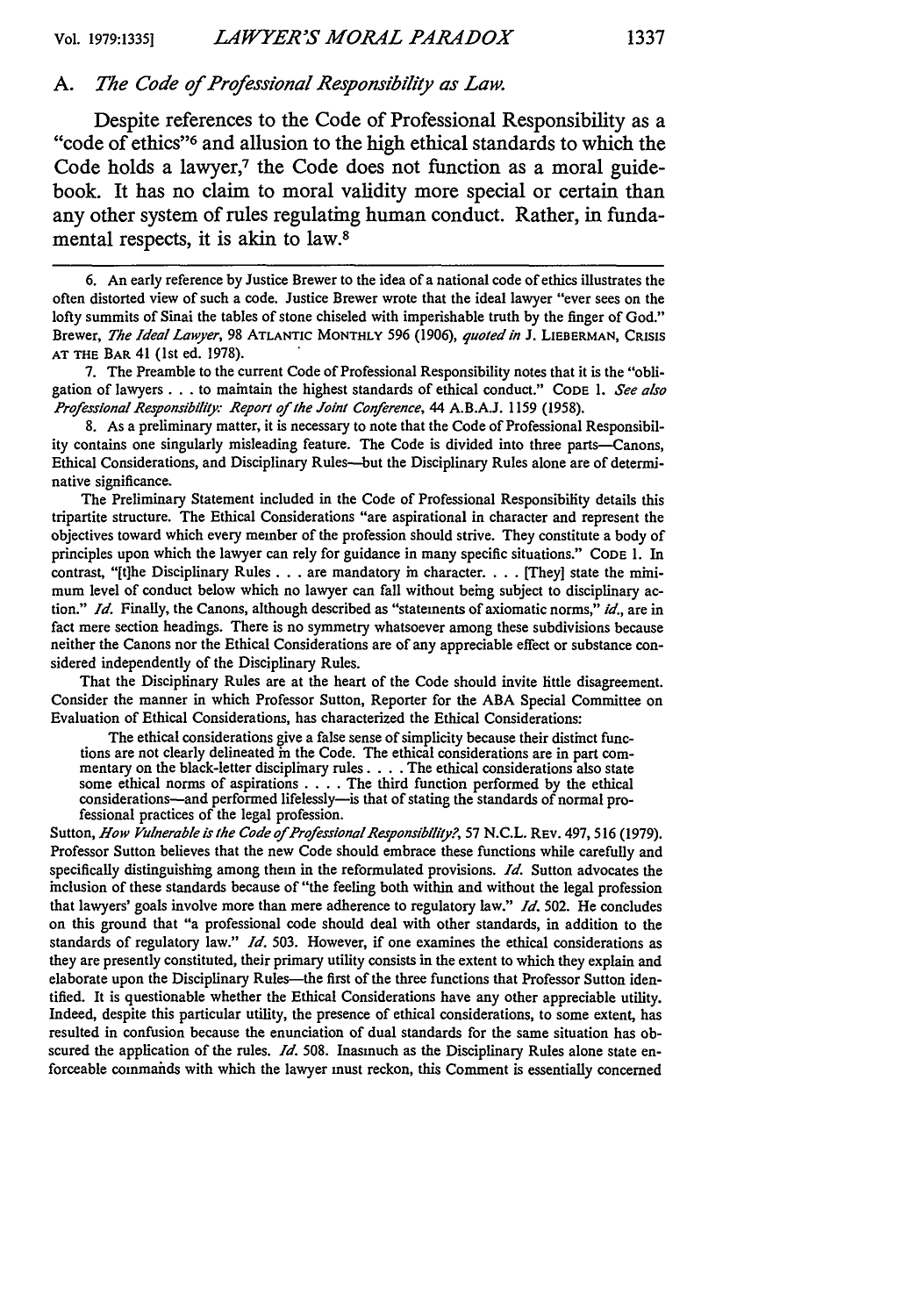**A** number of factors suggest a close parallel between the operative mechanisms of the Code of Professional Responsibility and the formal qualities of legal rules. First, inasmuch as the states generally enforce the Code's Disciplinary Rules, thus endowing the rules with the force and effect of law,<sup>9</sup> the command-sanction model of law to which some legal philosophers ascribe is operative within the Code of Professional Responsibility. Second, in contradistinction to the precepts of morality, the Disciplinary Rules can be introduced, revised, and repealed **by** deliberate promulgation<sup>10</sup>—an obvious characteristic of law. Indeed, changes—possibly radical changes—in the provisions of the disciplinary rules are close at hand.<sup>11</sup> Finally, the Disciplinary Rules set forth in the Code, like legal rules generally, have as their purpose the promotion of the good of the community rather than the moral development of the individual. Thus, the Disciplinary Rules differ from moral standards in purpose, character, and effect. Accordingly, this Comment will assume that the Code of Professional Responsibility is regarded both more fruitfully and more accurately as a form of positive law than as a code of moral rules. The Code, therefore, enjoys no predetermin-

with the relationship that these rules bear to questions of morality. Thus, in proceeding to characterize the Code of Professional Responsibility as a form of positive law, an operative premise is that the Disciplinary Rules most adequately signify the functional provisions of the Code. However, it does not detract from the analysis that follows to regard the Ethical Considerations merely as ancillary statements *of professional norms* that the lawyer may consult for guidance.

9. The Preliminary Statement introducing the current Code of Professional Responsibility states that "[t]he Code makes no attempt to prescribe either disciplinary procedures or penalties for violations of a Disciplinary Rule **...."** CODE I (footnotes omitted). A footnote to this statement discloses, however, that punishment for violation of a Disciplinary Rule is within the discretion of the courts, and that they may disbar, suspend, or merely censure the attorney as the circumstances may warrant. *Id.* 2 n.11. The applicability of the Disciplinary Rules to our nation's attorneys is universal, for "[in every state, the disciplinary rules have been adopted by statute or court rules, or have been enforced by courts without formalization into statutes or court rules." Sutton, *supra* note 8, at 501.

**10,** This capacity for change and perhaps even policy reversal that characterizes the tenets of the Code marks a distinctive characteristic of legal rules. As H.L.A. Hart has observed, "[s]tandards of conduct cannot be endowed with or deprived of, moral status by human *fiat,* though the daily use of such concepts as enactment and repeal shows that the same is not true of law." H.L.A. HART, **THE CONCEPr** OF LAW 171 (Ist ed. 1961). Moreover, Hart emphasizes that "the idea of a moral legislature with competence to make and change morals, as legal enactments make and change law, is repugnant to the whole notion of morality." *Id.* 173.

**11.** Although the details of a revised version of the Code have not yet been released, Robert Kutak, chairman of the American Bar Association Commission on the Evaluation of Professional Standards, has outlined some of the major issues under review to members of the National Conference of Bar Presidents. The *ABA Journal* reports that

[a]mong [the issues under review] are the limits of confidentiality in the attorney-client relationship, and the issue of accountability to the public. Potential conflicts of interest from "revolving-door movement," problems facing lawyers acting as advisers and negotiators, obligations to render pro bono services and conflicting interests of the client and the public were also cited.

65 A.B.A.J., *supra* note 3, at 1283.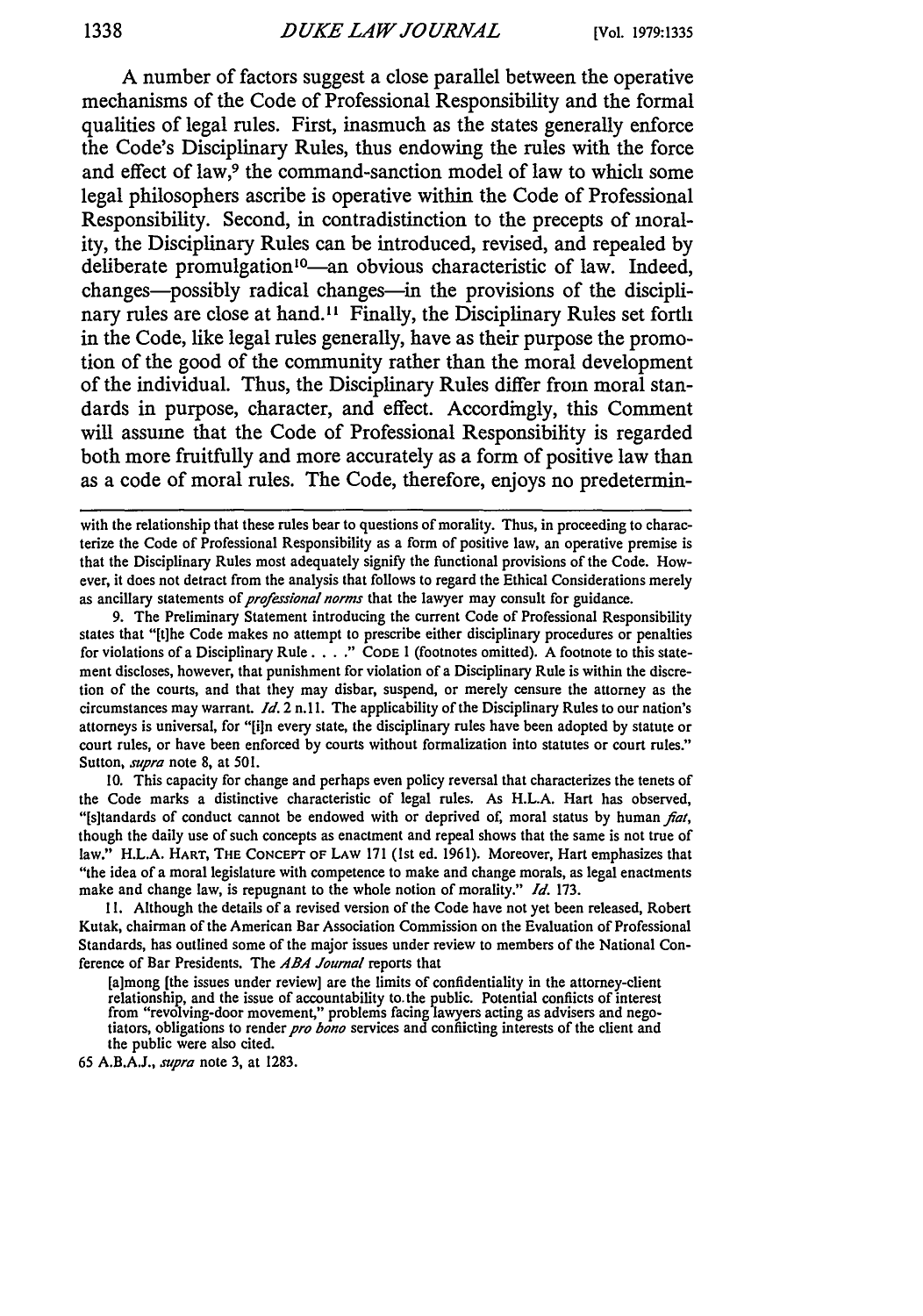able moral status, and its relationship to matters of morality, if any, must be carefully articulated.

# *B. Law and Moral Conscience-The Informational Value of the Code of Professional Responsibility.*

The policy underlying a law discloses its ultimate objectives, and the objectives may be good or bad. In effect, policy is the guidepost by which we measure the "morality" of a law in the broad sense of deter-<br>mining whether what the law provides is beneficial or detrimental to the idealized goals of the community. That is, although legal rules are *not* moral propositions, in most instances they may be explained or *justified* by moral propositions to the extent that their underlying policy so warrants. 12 Because the proper aim or politics of law is to secure justice or the good of the community, the purposes of law, abstractly considered, accord with the broad moral precept that justice should be done. To the extent that legal rules implement this objective, they have a normative significance. Therefore, although law and morality are distinct, they are also interrelated. One author attempts to delineate the distinctions:

That law is not co-extensive with morals is generally, although not universally agreed within the Western tradition. This is true of morality in the limited sense of behaviour accepted as right or wrong within a given society, and much more so if morality is considered as ethical science, the theory of the nature of moral judgment, and the formulation of criteria as to what conduct ought to be. That there is some relationship between law and morals, that their spheres, although distinct, overlap, would also secure wide assent in contemporary society.

**...** Law is concerned with the general good of the community, and while this is also the concern of morality, it goes beyond this to consider the individual good. Law enforces only those standards of moral behaviour indispensable for community existence, morality has no such pragmatic limitation, but calls for conformity with the ideal. **<sup>13</sup>**

13. N. **ST. JOHN-STEvAS,** *supra* note 12, at 14-15. *See* H.L.A. HART, *supra* note **10,** at 152.

<sup>12.</sup> This assertion rejects, of course, the relativist position perhaps most significantly represented in the later writings of Hans Kelsen. Kelsen argues **(1)** that if it is accepted that moral norms are purely relativistic, then they may be identified with social norms; (2) that law consists of an embodiment of social norms; and therefore (3) that law is in some sense "moral" by definition. *See* HANS KELSEN-ESsAYS **IN LEGAL AND** MORAL PHILOSOPHY **(0.** Weinberger ed. 1973). *See also* N. **ST.** JOHN-STEVAs, **LIFE, DEATH AND** THE **LAW** 15-16 (1961). Clearly, however, it makes sense to ask whether a positive law is just or unjust; moreover, legal norms are **not** simply **of a** different "moral order" than that from whose vantage point legal norms are judged. *See G.* **CHRISTIE, JURISPRUDENCE 631 (1973);** Y. **SIMON, THE TRADITION** OF **NATURAL LAW 112-13 (1965).**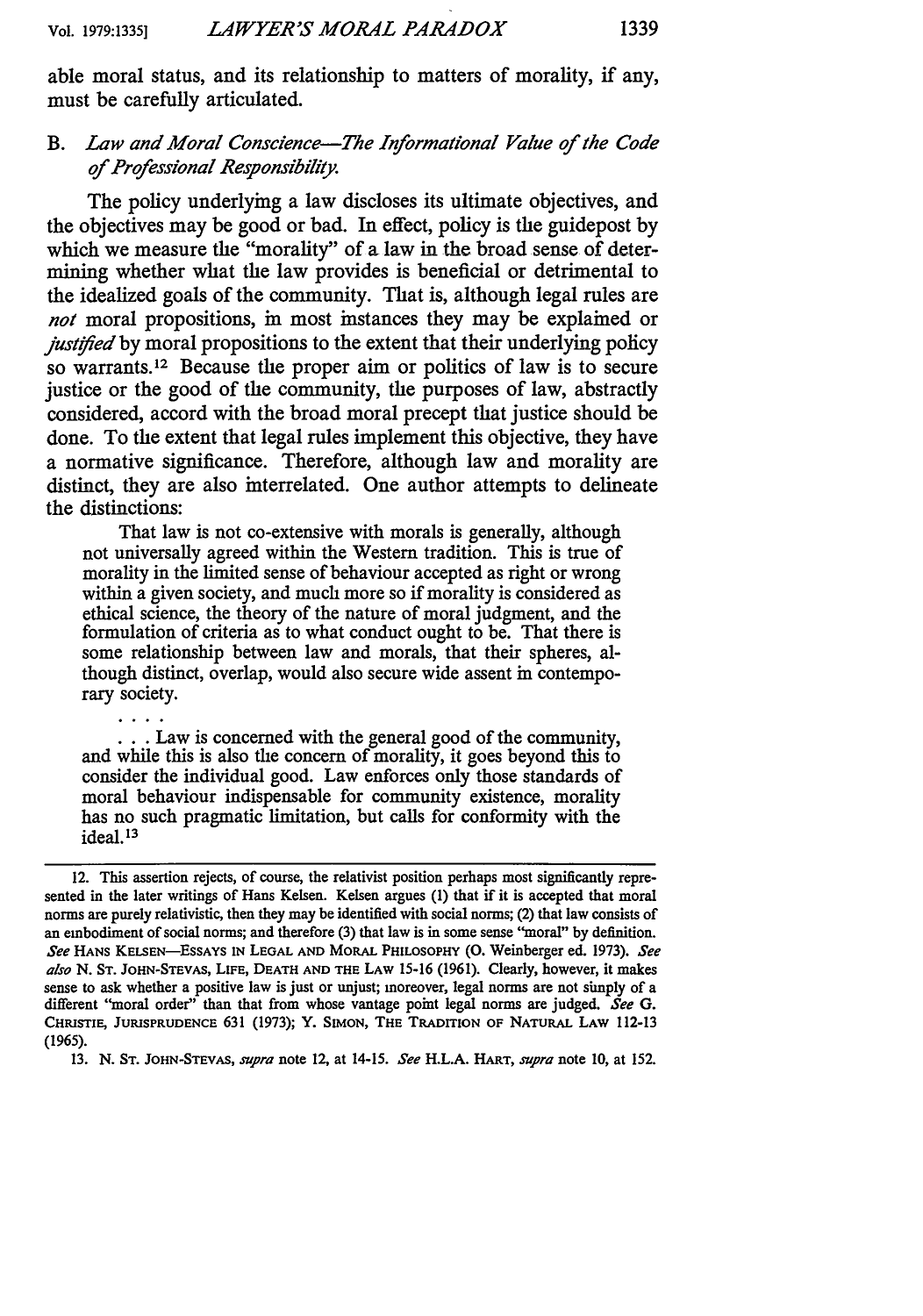Beginning with the assumption that the Code of Professional Responsibility is a form of law and drawing upon this author's analysis, it becomes clear that to the extent that the Code of Professional Responsibility embraces morals (to which it is related but with which it is *not* co-extensive), it has normative informational value. The operative premises are these: **(1)** lawyers, like all persons, should seek to conform their actions with the good of the community; (2) the Code of Professional Responsibility *qua* law has as its general purpose the good of the community and as its specific purpose the just administration of the laws of our society; and **(3)** the ultimate function of the lawyer is to administer and to facilitate the operation of the law. It follows that the Code has a positive normative informational value to the practicing attorney whose concern it is to do what is right. The Code informs moral choice without constituting it, because the Code does not embody ethical principles in any immediate sense.<sup>14</sup> Rather, the Code

14. Professor Hazard defines "ethics" as "imperatives regarding the welfare of others that are recognized as binding upon a person's conduct in some more immediate sense than law and in some more general. **. .** sense than morals." G. HAZARD, supra note 2, at **1.** However, contrary to Hazard's view, one may regard ethics simply as the science or study of morals. Morality, from this perspective, will denote operative notions of right conduct. Right conduct, in turn, is that behavior which optimizes the aesthetic experience of the human community and enhances the potential in man for spiritual growth. Given the conception of the relationship of law to morality adopted in this Comment, it is difficult to envision the halfway house that ethics represents to Professor Hazard. Under the view adopted in this Comment, a standard of conduct is either moral in the immediate sense of stating a fundamental principle of right conduct or in the derivative sense that it may be justified by a moral principle. Standards of conduct that are derivatively "moral" are related to but not co-extensive with morality. Legal rules embody standards of conduct of this latter type. In what may be considered by some to be antiquated reasoning, Immanuel Kant draws the distinction by reference to the nonempirical foundation of morality. In Groundwork *of* the Metaphysic of Morals, Kant identifies the ground of moral obligation "not in the nature of man [i.e., anthropology] nor in the circumstances of the world in which he is placed [sociology/psychology], but solely *apriori* in the concepts of pure reason;. **. .** every other precept based on principles of mere experience **. . .** can indeed be called a practical rule, but never a moral law." I. **KANT,** GROUNDWORK OF THE METAPHYSIC OF MORALS 57 (Ist ed. H. Paton trans. 1964). If a practical rule takes the form of a command backed up by sanctions it is a legal rule. If the legal rule is just it may be morally *justified*. See note 12 *supra*. If, however, the practical rule lacks the force of a command, it is a social norm that, again, may or may not correlate with ultimate norms-that is, morals. Hazard evidently identifies ethics with such social norms, see G. HAz-ARD, *supra* note 2, at 4, but in so doing, he embraces a relativist concept of ethics that is rejected here. The basic assumption about morality that this Comment accepts is that the moral status*i.e.*, normative value--of a standard of conduct is discovered only by an act of individual moral judgment that is constituted by a reasoned deliberative process.

Note that the concept of rationality can serve to justify the claim of morality to objectivity and universality and yet avoid the pitfalls of dogmatism. *See generally* Hiley, *Relativism, Dogmalism andRationality,* 19 **INT'L** PHILOSOPHICAL **Q. 133 (1979).** The point is that if it makes sense to talk about rationality it makes sense to talk about moral judgment as rational deliberation and choice. Of course, reasoned deliberation can yield more than one morally valid judgment. However, rationality is necessary to the "success" of any such judgment. The requirement of rationality reintroduces the concept of objectivity, though not absolutely. We can talk meaningfully about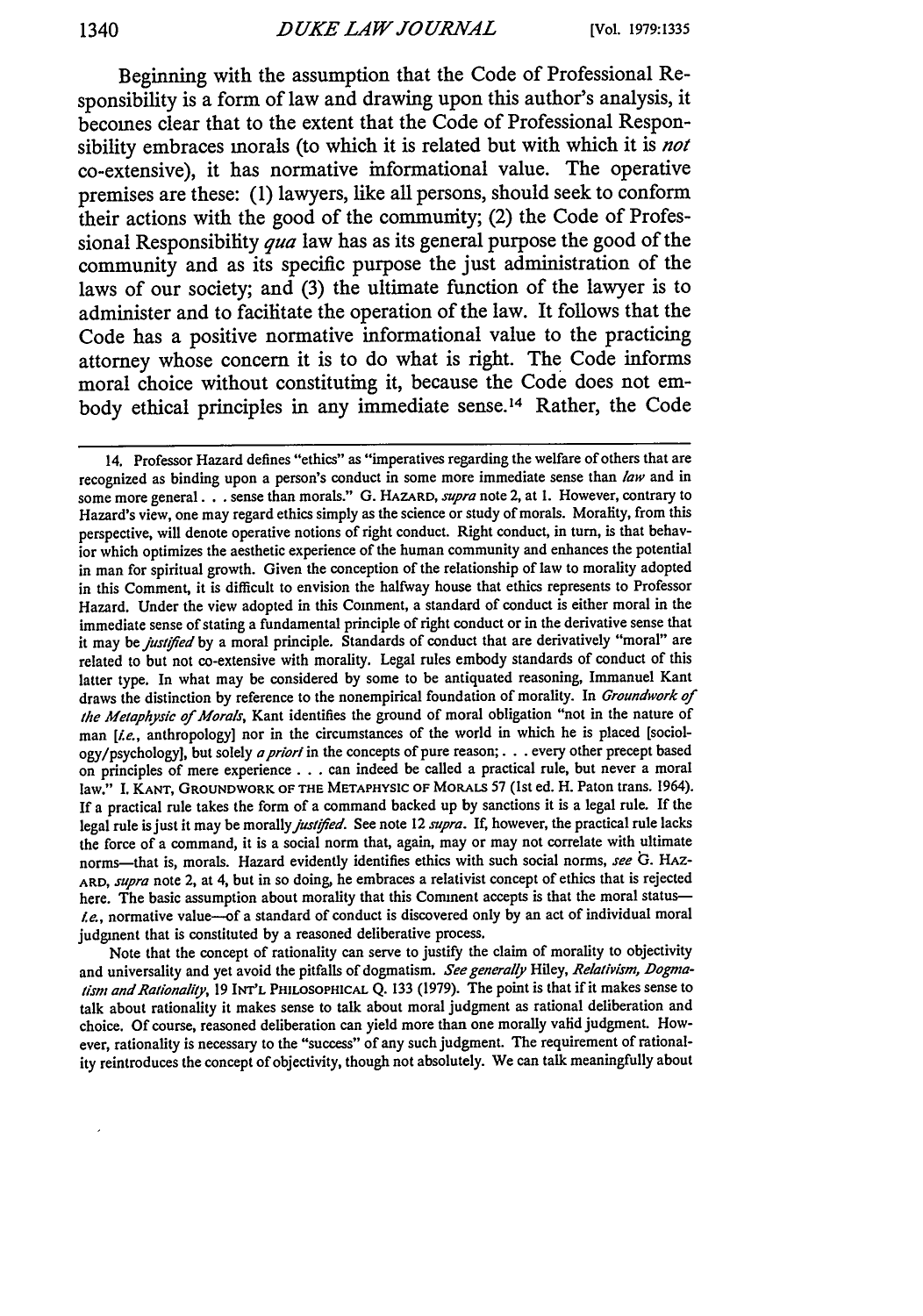dictates norms of behavior that are expected to benefit the public and that in most instances do. It leaves entirely to one side questions of right conduct as such, as well as concern for the good of the individual.<sup>15</sup> Nonetheless, it is every person's proper concern to assure the good of the community insofar as he is able. To the extent that the Code of Professional Responsibility attempts to identify "the good," it has a definite informational importance.

## *C. A Closer Look at the Code of Professional Responsbility.*

One cannot derive a full appreciation of the normative significance of the Code from a mere familiarity with its bright-line rules. Rather, truly informed decisionmaking--especially in the event that other considerations do not coincide with the Code's provisions-requires a familiarity with the principles from which the rules have been derived as well as a knowledge of the rules themselves.<sup>16</sup> Thus, a closer look at the provisions of the Code of Professional Responsibility is warranted.

Some of the rules contained in the Code of Professional Responsibility are mere housekeeping rules that require no extended discussion.<sup>17</sup> Others state obvious and incontrovertible norms of behavior necessary to assure the proper functioning of our legal system, and these too require no extended consideration.<sup>18</sup> In contrast to these, the most important, and at the same time the most controvertible, rules of professional conduct have little intuitive appeal. These are rules, by and large, that can be justified adequately only by reference to a broad range of competing systemic considerations to which legal scholars only recently have given much attention.

1. *Operative Systemic Principles.* Dean L. Ray Patterson<sup>19</sup> has identified a number of independently significant considerations as es-

15. See text accompanying note 13 *supra.*

16. *See* 44 A.B.A.J., *supra* note 7, at 1159 ("Under the conditions of modem practice it is peculiarly necessary that the lawyer should understand, not merely the established standards of professional conduct, but the reasons underlying these standards").

17. Examples of this kind of disciplinary rule include the detailed provisions dealing with professional notices and letterheads, DR 2-102, and the rules regarding division of legal fees with a nonlawyer, DR 3-102.

**18.** For example, the Disciplinary Rule that prohibits a lawyer from knowingly engaging in illegal conduct, DR 7-102(A), $(B)$ , has obvious intuitive appeal. This is similarly true of the rule forbidding a lawyer to accept bribes when acting as a public official, DR 8-101(A)(3).

19. Dean and Professor of Law, Emory University School of Law, and Reporter for the ABA Special Commission for Evaluation of Professional Standards.

right conduct, if not in absolute terms then at least by appeal to rationality and to objectively demonstrable propositions about what enhances (as opposed to what detracts from) the human experience. Thus, statements about morality are not purely arbitrary, subjective, or relative, nor need they be dogmatic in their insistence on the existence of absolute verities.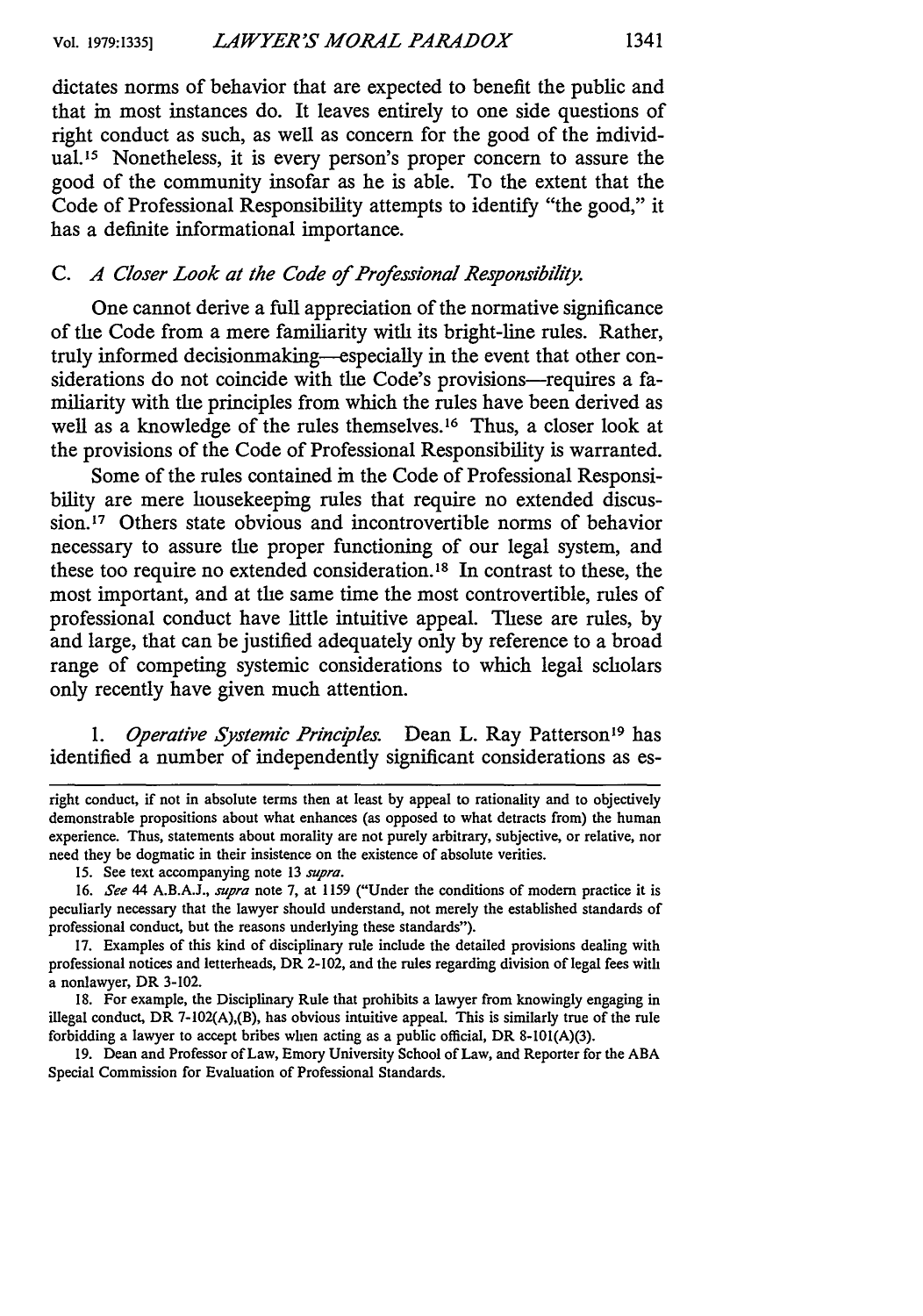sential to a fully developed legal system that embraces the goals of a civilized and just society.20 Among the essential features of the legal system and, correlatively, of the professionalism that the system demands of lawyers are the duty of loyalty to the client with its concomitant concerns of confidentiality and competency,<sup>21</sup> the duty of candor to the tribunal,<sup>22</sup> and the duty of fairness to opposing parties.<sup>23</sup> Elaboration of these concerns actually constitutes a complex conceptualization of the rights and duties of the *client* vis-a-vis the system that serves him and those third parties with whom he enters into legally defined or governed relationships. While the client has a *right* to zealous representation, he has a *duty* to abide by the principles of fairness to others and of candor to the tribunal.<sup>24</sup> It is the balancing of these principles in greater particularity that describes the essentially legislative judgment involved in the formulation of a code or conduct for clients' legal representatives—lawyers.<sup>25</sup> The Disciplinary Rules of the current Code balance these competing considerations for the lawyer and provide him with guidelines for determining the limits of what he may permissibly do in furtherance of his client's interests.

It must be carefully observed that, although these instructional rules are derived from the principles of loyalty, candor, and fairness, their purpose is not to provide the lawyer with *moral* guidance. Instead, the rules are intended to provide the lawyer with *professional* guidance, to assure the effectiveness and justness of the system under which our laws are administered. Insofar as the end is achieved, the rules may be morally *justified* but they do not thereby become identifiable with *rules of moral behavior* or *ethical standards.2 <sup>6</sup>*

*2. Legislating Rules of Conduct-An Illustration.* Resolution of the conflicts among the various rights and duties that have been identi**fied** involves an essentially legislative determination and not a mere embodiment of ethical principles in legal dress. As an illustration, consider the controversy posed by the differing perspectives of Judge Marvin Frankel and Dean Monroe Freedman on the question of the proper balance to be struck between the lawyer's duties of loyalty to client and

*21. Id.*

22. *Id.*

23. *Id.* On the question of fairness to opposing parties in the negotiation setting, see Ruben, *A Causerie on Lawyer's Ethics in Negotiation,* 35 **LA.** L. REv. **577** (1975).

*24. See* Patterson, *supra* note 20, at 1254.

25. In Patterson's terminology, a lawyer is most appropriately viewed as the client's agent. *Id.* **1268-69.**

**26.** See note 14 *supra.*

*<sup>20.</sup>* Patterson, *The Limits of the Lawyer'r Discretion and the Law of Legal Ethics:* National Student Marketing *Revisited,* 1979 **DUKE L.J.** 1251.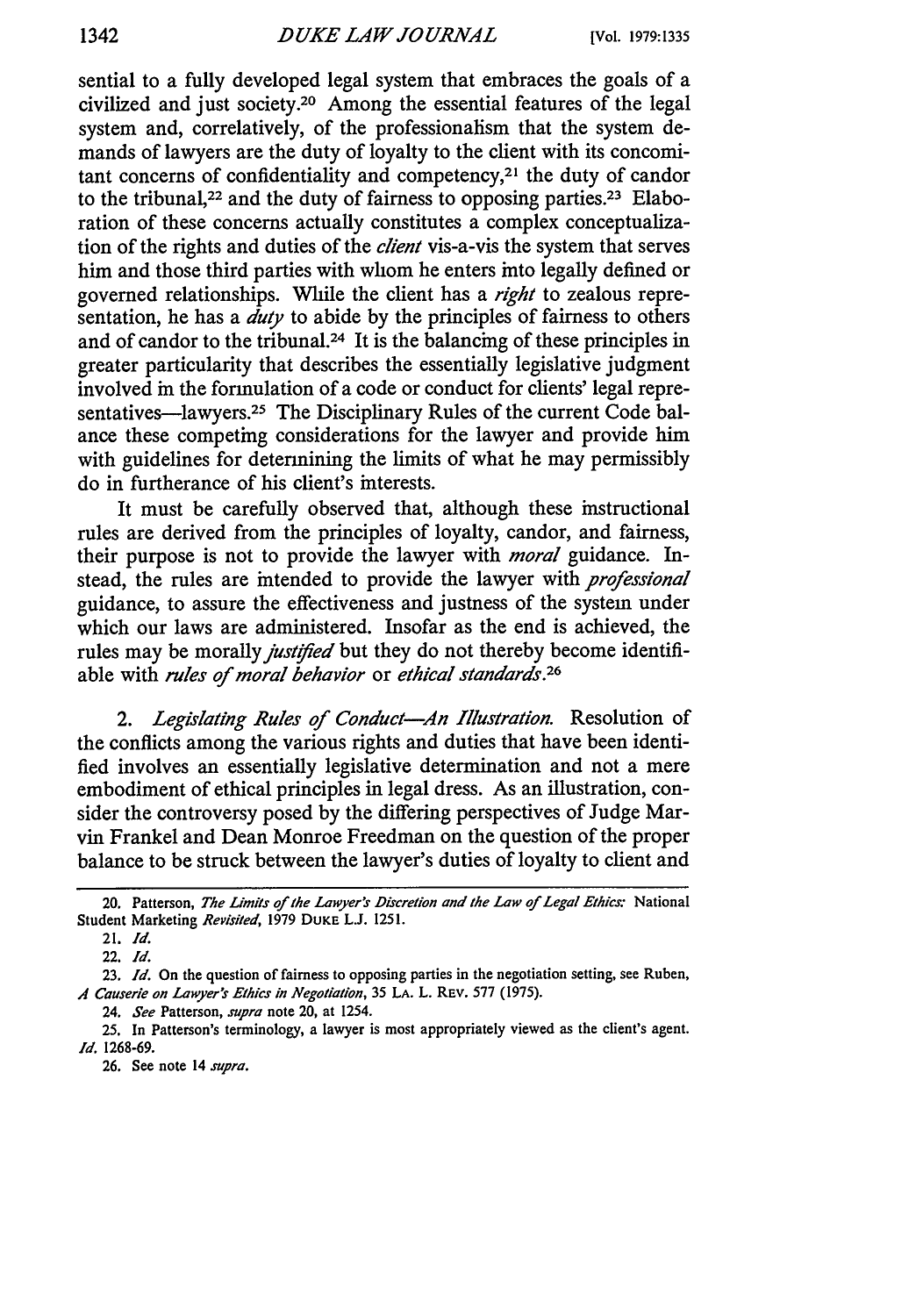agency of his lawyer to be truthful to the court.

candor to the court. The first of these duties embraces the rights of the client-rights of confidentiality and competent representation, for example. The second of these embodies the duty of the client through the

Canon 7 of the Code of Professional Responsibility expresses the principle of loyalty to client as a duty owed by the lawyer to represent a client's interests "zealously within the bounds of the law."<sup>27</sup> In the context of an adversarial setting, this principle itself partially embraces the truth-determining function of a trial. The notion is that "the most efficient and fair way of determining the truth is by presenting the strongest possible case for each side of the controversy before an impartial judge or jury."<sup>28</sup> However, Judge Frankel has argued persuasively that this mechanism for determining truth provides inadequate assurance that the truth will prevail. Although the duty of loyalty to client as currently formulated is limited insofar as the disciplinary rules prohibit the use of fraudulent, false, or perjured testimony,<sup>29</sup> Frankel maintains that "[t]hese are not sufficient rules for charting a high road to justice."30 Perceiving that "many of the rules and devices of adversary litigation as we conduct it are not geared for, but are often aptly suited to defeat, the development of truth,"31 Frankel finds that the current balance struck between the duties of loyalty to client and candor to the court is in need of rethinking. His proposed solution would require a lawyer to prevent his client or witnesses from making untrue statements and from omitting material facts, and would require a lawyer to report to the court and opposing counsel the existence of relevant evidence that he does not intend to introduce.<sup>32</sup>

In stark contrast to Judge Frankel's position, Monroe Freedman has urged that even the limited restraints placed on the principle of

EC 7-19 (footnotes omitted).

**30.** Frankel, *The Searchfor TrutA" An Umpireal View,* **123 U. PA.** L. REv. **1031,** 1051 **(1975).** *See also* Freedman, *Judge Frankel's Search for Truth,* **123 U. PA.** L. **REV.** 1060 **(1975);** Pye, *The Role of Counsel in the Suppression of Truth,* 1978 **DUKE L.J. 921, 947-57;** Uviller, *The Advocate, 7he Truth, and Judicial Hackles: 4 Reaction To Judge Frankel's Idea,* 123 **U.** PA. L. REV. 1067 (1975).

32. *Id.* 1057-58.

<sup>27.</sup> **CODE** Canon 7.

<sup>28.</sup> M. FREEDMAN 9. The thrust of EC 7-19 is the same:

Our legal system provides for the adjudication of disputes governed by the rules of substantive, evidentiary, and procedural law. An adversary presentation counters the natural human tendency to judge too swiftly in terms of the familiar that which is not yet<br>fully known; the advocate, by his zealous preparation and presentation of facts and law,<br>enables the tribunal to come to the hearing wi impartial judgments. The duty of a lawyer to his client and his duty to the legal system are the same: to represent his client zealously within the bounds of the law.

**<sup>29.</sup>** DR 7-102(A)(4).

<sup>31.</sup> Frankel, *supra* note 30, at 1036.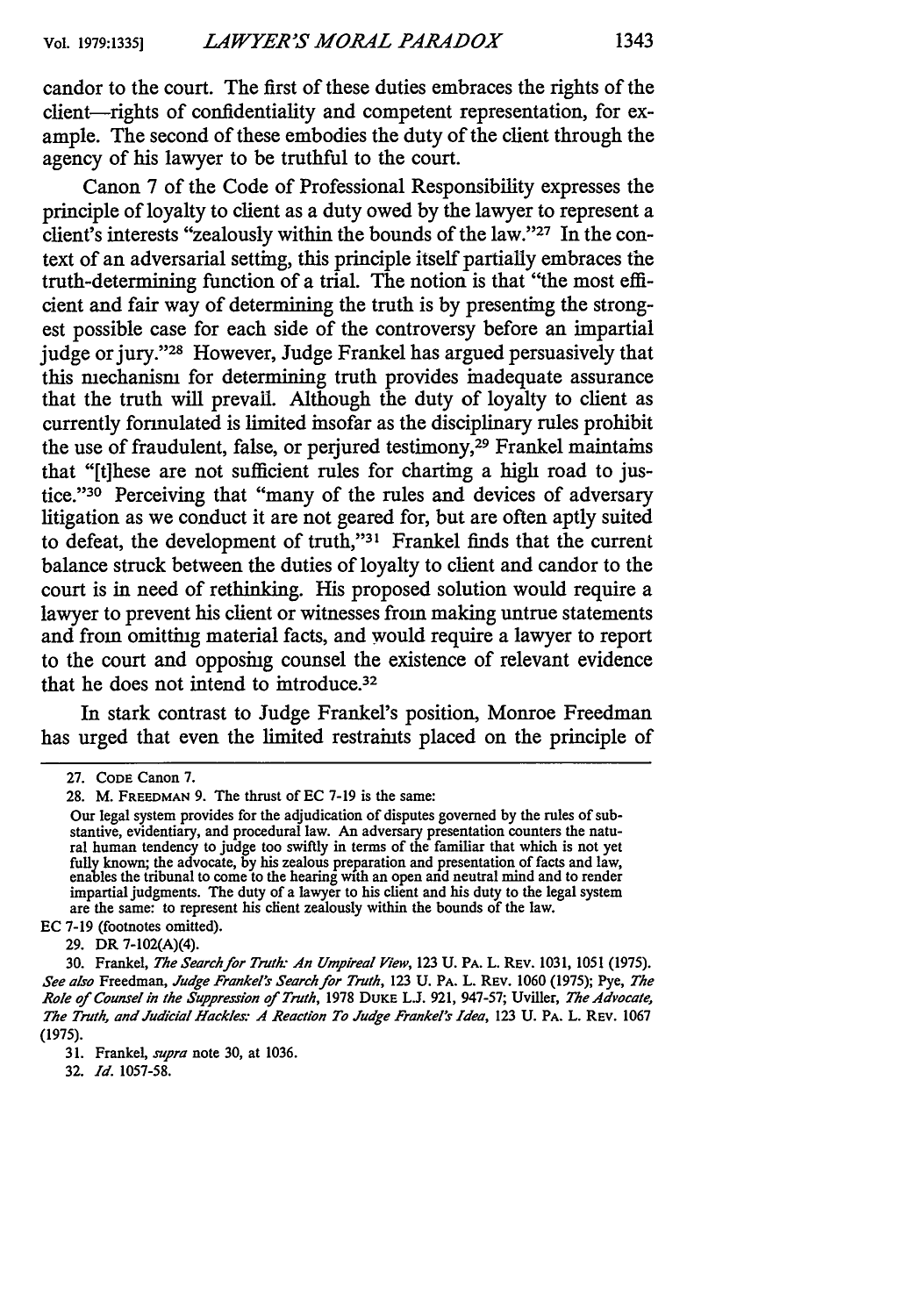advocacy by the rule prohibiting the knowing use of perjured testimony are wrong.33 Freedman premises his argument on the principle of confidentiality, a duty owed the client by his lawyer under Canon 4 of the Code of Professional Responsibility.<sup>34</sup> The underlying justification for the duty of confidentiality is that such a rule is essential to the full development of the facts necessary for proper representation of the client. Without such a rule, fewer laymen would seek legal assistance and those that did would tend to be more guarded in their communications with the lawyer.<sup>35</sup> According to Freedman, the current rule prohibiting a lawyer from knowing use of perjured testimony is a violation of this principle of confidentiality. Under the current amplification of the rule, a lawyer must decline to engage in normal questioning of his client when the client takes the stand to perjure himself and, furthermore, must omit reference to the client's testimony in summation.<sup>36</sup> The lawyer's prejudicial treatment of his own chent is predicated on the chent's prior disclosure to the lawyer that he intends to commit perjury. Thus, in Freedman's view, to proceed as prescribed violates not only the primary principle of loyalty to client, but also the principle of confidentiality that assures that laymen will resort to the legal system when necessary and will feel free to communicate openly with their law $yers.<sup>37</sup>$ 

The Frankel-Freedman debate illustrates that competing values of considerable force make enunciation of principles of professionalism a delicate task. As in other legislative determinations, a decision must be made to assign primacy to one of a myriad of competing considerations. The standards against which such determinations are measured are, of course, the objectives of the system itself. But it can never be conclusively established which of several possible determinations most closely approximates such objectives. Thus, the final product is a wellintentioned piece of compromise lawmaking, a form of legislation and not a determination of any ultimate normative significance. The final rule is not an embodiment of some discreet ethical principle,38 but rather a legislative policy resolution of several competing considerations. It is perhaps arguable, however, that the rule does indicate an underlying determination, at a level abstracted from immediate choice, of what *ought* to be.

**<sup>33.</sup>** M. FREEDMAN 27-41.

<sup>34.</sup> **CODE** Canon 4.

**<sup>35.</sup>** M. **FREEDMAN 30-31;** *see* **EC** 4-1.

**<sup>36.</sup>** M. **FREEDMAN 36.** Freedman makes reference to **ABA, STANDARDS RELATING TO THE DEFENSE FUNCTION** § **7.8 (1971).**

**<sup>37.</sup>** M. FREEDMAN **31, 36-37;** *see id.* 27-41.

**<sup>38.</sup>** See note 14 *supra.*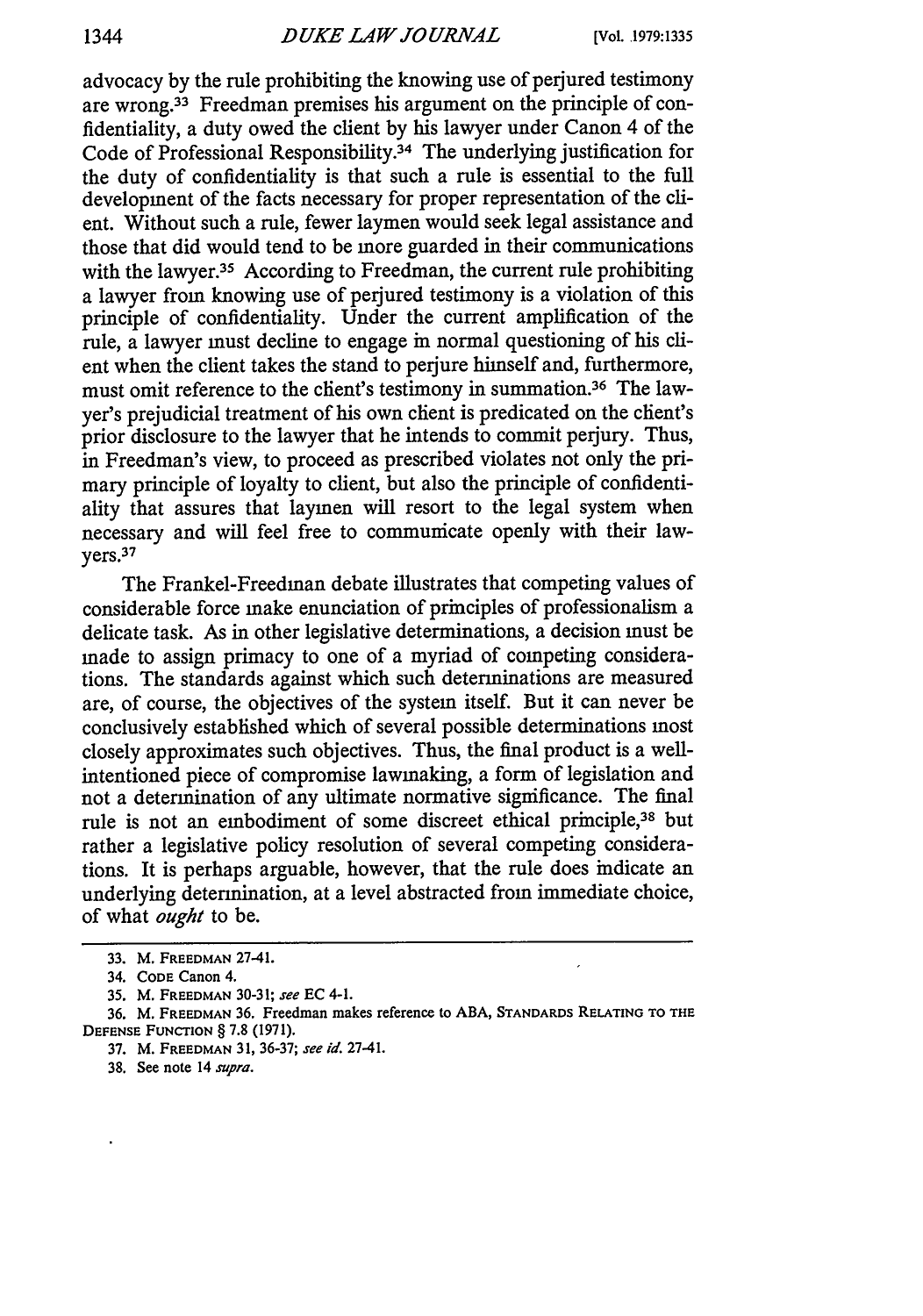Having determined that the provisions of the Code thus deserve to be given weight in the process of moral decisionmaking, the question remains: How much weight should they be given and when should they be considered?

### *D. The Presumptive Validiy* of *the Code* of *Professional Responsibility.*

If the purpose of the Code of Professional Responsibility were to assure the moral correctness of the conduct of lawyers, then both the need for and propriety of such a code would be questionable. This is because such an undertaking would amount to a logically questionable attempt to endow standards of conduct "with **. .** .moral status by human fiat."<sup>39</sup> After all, the morality of a course of conduct is predicated upon an act of individual moral judgment. That act  $X$  is a moral act is a concrete determination that can only be true if it reflects the considerations relevant to moral choice under a given set of circumstances. Thus, a standard of conduct cannot be endowed with moral status by positive declaration alone. In contrast, a standard of conduct may be endowed with *legal* significance by simple declaration, provided that the enunciated standard satisfies the formal requirements of law. Therefore, whereas the legislative mode is appropriate to the promulgation of law, morals may not be "promulgated" at all.

The Code, however, does not presume to legislate morals; rather, it purports to identify professionally correct behavior. Moreover, it does so not by reference to the bearing that the rules will have on the personal values of practicing attorneys, but rather by reference to the good sought to be achieved by placing boundaries on professional conduct. Thus, the Code is entitled to a presumptive validity quite distinct from the negative presumption that necessarily accompanies any attempt at "moral legislation."

The tenets of the Code of Professional Responsibility are presumptively valid on two grounds: first, on the ground of consent to authority and, second, on the more obscure ground that the Code itself represents an approximation, however imperfect, of a just system for the administration of our laws.40

As a condition to an attorney's right to practice law, he must swear allegiance to the rules of the state bar association of which he is to

<sup>39.</sup> H.L.A. HART, *supra* note 10, at 171.

<sup>40.</sup> Professor Patterson identifies the principles of the Code of Professional Responsibility as "fundamental principles of law administration, for it is on these principles that the implementation of the rights and duties of the individual in our society and under our adversary legal system ultimately depend." Patterson, *supra* note **1,** at 554.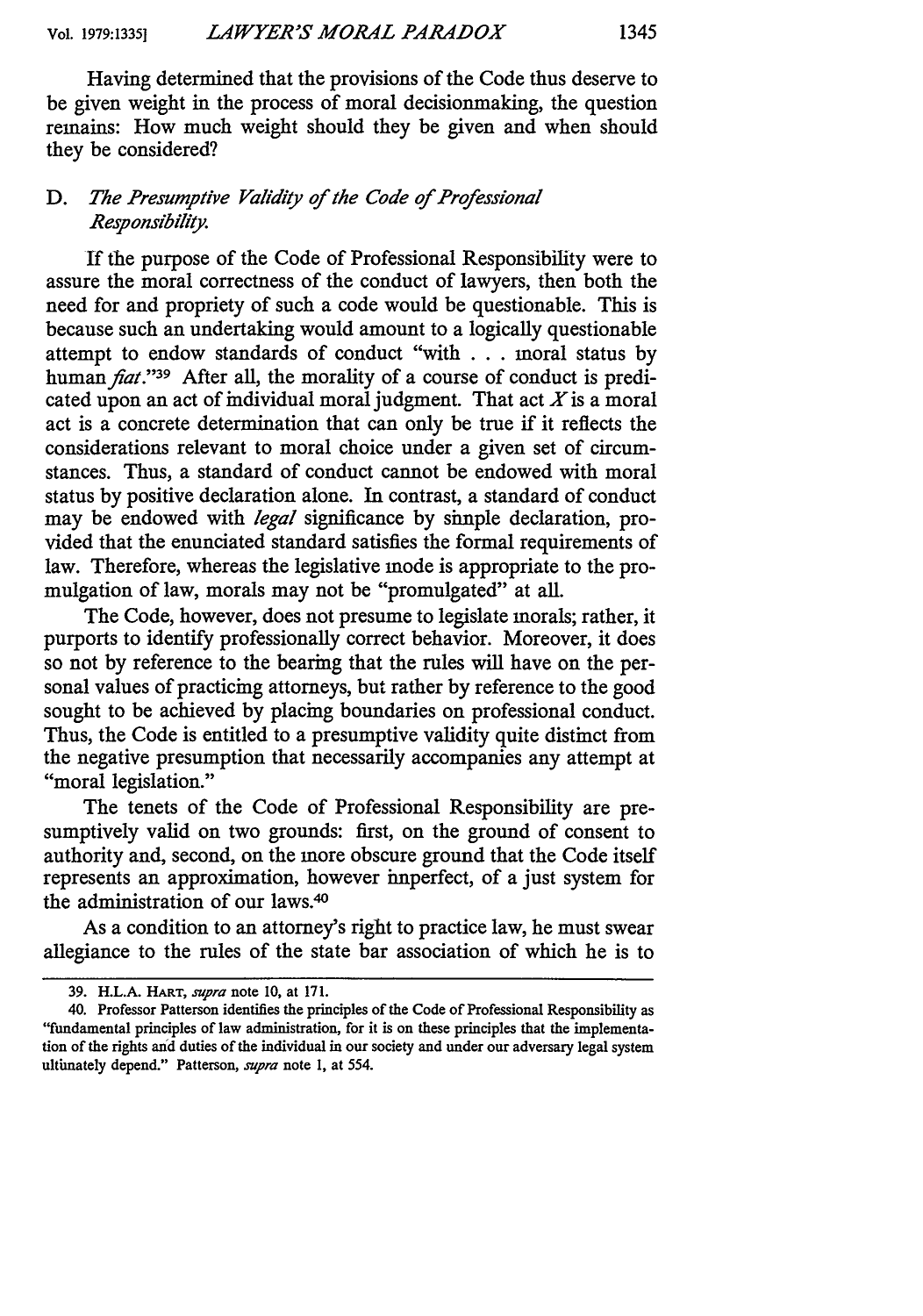become a member. In general, these state rules embody the principles of the American Bar Association Code.41 Even in those states in which the rules of the American Bar Association Code have not been formally adopted, the courts have enforced the provisions of the Code against transgressors. 42 Thus, given the universal applicability of the Code of Professional Responsibility in this country, it is arguable that all lawyers have consented to its authority upon entering the practice of law. It may be concluded, therefore, that in the absence of countervailing moral considerations, a lawyer should respect the dictates of the Code on the ground of prior consent. To the extent that keeping promises is a moral obligation, the lawyer is morally bound to adhere to the requirements of the Code of Professional Responsibility.

Perhaps a still more fundamental obligation that reinforces the presumptive validity of the Code is the notion of a naked duty of obedience to law. Of course, insofar as consent to authority is the very basis of law, obedience to law is itself no more than the fulfillment of an implied promise. However, the principle of obedience to law involves more than the notion of tacit consent. To the extent that a law is just, it commands our express obedience on that basis alone. Specifically, the purpose of the Code of Professional Responsibility is to assure that the laws are administered fairly and equitably, and it attempts to create a system of behavior to achieve that purpose. As such, the system of behavior authorized by the Code partakes of the notion of justice. As a lawyer, one should share the Code's concern and should respect the Code's attempt to structure a system to implement those concerns. The Code, then, should serve as a first reference point in shaping one's professional conduct.43 Upon closer reflection, however, it is evident that, despite its presumptive validity, the Code cannot serve as one's *sole* point of reference. It is not properly viewed as a conclusively valid, independent behavioral code.

#### *E. The Limits of the Code as a Guiding Force.*

Given the presumptive validity of the Code, the question remains whether it is ever proper to violate the Code and, if so, under what circumstances. In answer to the first question, clearly there will be occasions when it is proper to reject the facial requirements of the Code. The reasons for departing from strict adherence to the Code may vary. On the one hand, a rule of professional conduct may be patently unjust or misguided. The American Bar Association drafting committee, after

<sup>41.</sup> See note 9 *supra* and accompanying text.

<sup>42.</sup> Patterson, *supra* note I, at 554.

<sup>43.</sup> See note 14-16 *supra* and accompanying text.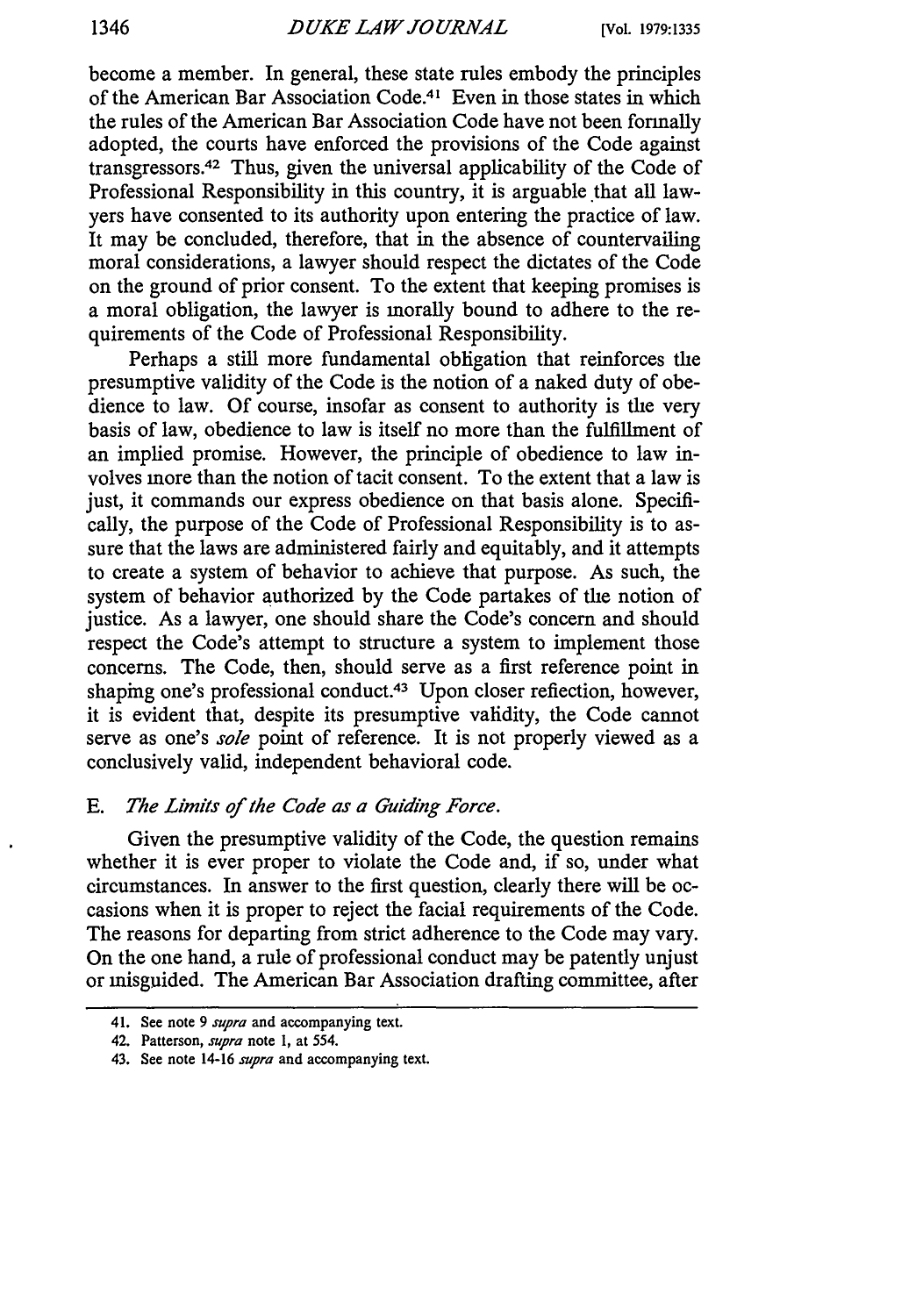all, is not incapable of legislating poorly.44 On the other hand, the rules considered in the abstract may be uniformly unimpeachable and yet violate principles of justice "as applied." In short, various circumstances may arise that cannot be anticipated or for which no exception can be made in formulating the rules, and for which some exception nevertheless must be made if one is to act rightly under the circumstances. 45

In the case of a rule that is unjust as applied, there is a tradition of philosophic thought upon which an attorney may rely in deciding whether circumstances justify a departure from the requirements of the Code. In the *Nichomachean Ethics,* Aristotle offers, in generic terms, a perception of both the problem and its solution:

[A]] law is universal but about some things it is not possible to make a universal statement which shall be correct **....** When the law speaks universally, then, and a case arises on it which is not covered **by** the universal statement, then it is right, where the legislator fails us and has erred **by** over-simplicity, to correct the omission-to say

44. In this regard, it is interesting to note some of the revelations that have come to light concerning the origin and evolution of the first Code of Professional Responsibility in 1906. In *Crisis at the Bar,* Lieberman states that, in adopting its first code, the American Bar Association pinned the stigma of immorality on the "lower" class of lawyers and allowed the bar to

avoid (that is, to ignore and conceal) its obvious racial, religious and class prejudices. For it was no accident that the "shysters" were Jewish, Catholic, and other immigrant lawyers who talked, dressed, and acted differently.

J. LIEBERMAN, *supra* note 6, at 59. The author goes on to explain that ABA members who drafted the Code to prohibit solicitation were unaffected by the provision because their clients were rich and enduring. Of course, "the less advantaged lawyers, the 'shysters' and the 'barratrously inclined,' had no such luxuries." *Id.* 60. In another interesting passage, Lieberman notes that two canons preventing the unauthorized practice of law and lawyer advertising were adopted during the Depression. *Id.* 63. The thrust of all this, of course, is to indicate that the "good" that many of the canons aimed to secure was rather parochial.

For additional criticisms of the Code with specific reference to the rules prohibiting solicitation and limiting lawyer advertising, see J. CARLIN, LAWYERS **ON THEIR** OWN 155-64 (1962); M. FREEDMAN 113-24; J. LIEBERMAN, *supra* note 6, at 87, 101-06; Shuchman, Ethics and Legal Ethics: *The Propriety of the Canons as a Group Moral Code,* 37 **GEO.** WASH. L. REv. 244 (1968).

45. The following hypothetical, derived from one posed by Dean Paul Carrington of the Duke University School of Law, illustrates the problem. Lawyer *L* is appointed to represent Client *C,* who is charged with child abuse. *C* has admitted guilt to *L,* but refuses to accept psychiatric counseling or any other form of help. *L* believes that it is quite likely that *C* will repeat the offense, and might even kill his child, if he is not restrained. On inquiry of the prosecutor, *L* learns that the overworked staff has not prepared its case and will be quick to fold in response to a vigorous defense. What should the lawyer do? Can he take action to protect the child?

The Code of Professional Responsibility fails to provide an exception to the confidentiality requirement that adequately addresses this hypothesized situation. The most nearly applicable provision is DR 4-101(C), which provides that a lawyer may reveal the intention of his client to commit a crime and the information necessary to prevent the crime. *L's* client, of course, has not specifically revealed an intention to engage in future acts of child abuse and so *L's* hands are tied insofar as a literal application of the rules is concerned. Clearly, therefore, *L* is faced with a situation in which a breach of the rule is warranted, if  $L$  is to act as he feels he must. Arguably, *L's* breach of confidence is not, in any real sense, an act of disobedience.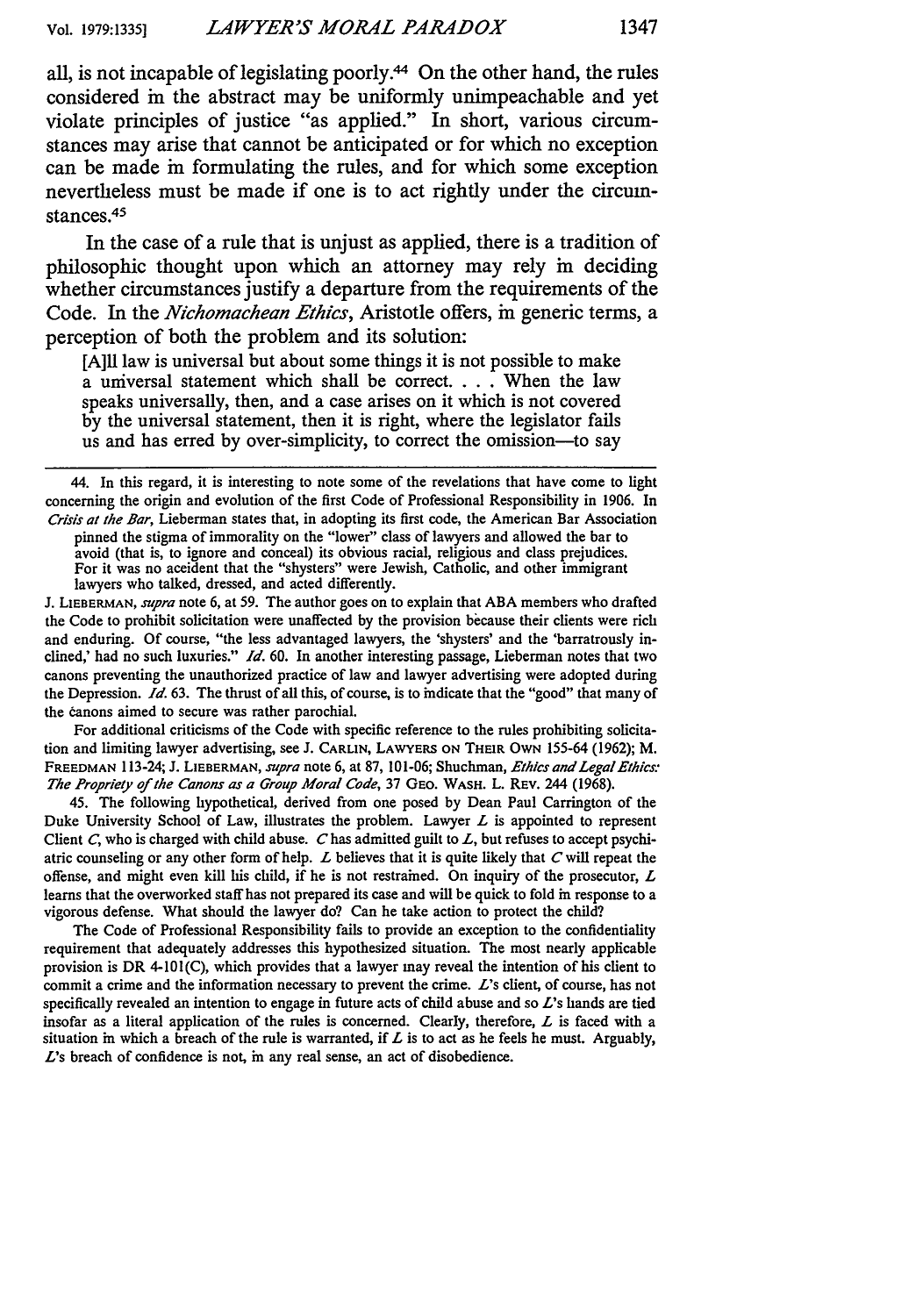what the legislator himself would have said had he been present, and would have put into his law if he had known.<sup>46</sup>

Perhaps Aristotle's observation is simply that woodenheaded obedience to the law may involve a misconstruction of the true intent or spirit of the law that, in turn, may lead to the wrong result. In such instances, careful deliberation may justify "legislating" to oneself a course of action that better fits the circumstances than the universal statement of law does. However, Aristotle's observations also raise a more difficult question. How does one decide when the law (the Code of Professional Responsibility or any other law) has failed to speak effectively to an issue and when one is simply in disagreement with what the legislator has wrought? It is interesting to note that a great Aristotleian, St. Thomas Aquinas, has addressed this issue and advises that "if the observance of the law *according to the letter* does not involve any sudden risk needing instant remedy, it is not competent for everyone to expound what is useful and what is not useful . . . .<sup>747</sup> This argument would imply that a substantial deference to the law is in order. Absent a striking need to depart from the letter of the law, it is not for everyone to decide what might make a more fitting rule.<sup>48</sup>

Without exploring the issue further, one may draw the following tentative conclusions about the lawyer's relationship to the Code of Professional Responsibility. First, under any analysis, the Code is but a component in the lawyer's deliberative processes, for the lawyer must act on his own initiative when the legislator fails him through omission, oversimplification, or outright mistake. A professional standard does not constitute the moral choice; it only informs the moral choice. When the standard fails to inform or informs poorly, the lawyer must reach an independent judgment. Second, given the presumptive validity of the Code, a lawyer's affirmative decision to disobey the Code should not be premised on a mere disagreement about proper policy if the prescribed course of conduct is otherwise clear. Rather, a breach of the Code is justified only when the disagreement implicates one's fundamental notions of right and wrong. In other words, before the lawyer takes it upon himself to "expound what is useful and what is not useful,"<sup>49</sup> the moral claim of the situation must rise to the level of a

**<sup>46.</sup> IX THE OXFORD TRANSLATION OF ARISTOTLE I 137a-I 137b** (W.D. Ross ed. **1925).**

**<sup>47. 8</sup>** THE **"SUMMA THEOLOGICA" OF ST.** THOMAS **AQUINAS** 74 **(3d** ed. Fathers of **the** English Dominican Province **trans.** 1942) (emphasis added).

**<sup>48.</sup> Certainty** is surely not characteristic of even **the** most thoughtful inquiries into **this** sub**ject,** however. Indeed, elsewhere in his writings, Aquinas himself **departs** from **the** idea of **deference to** law remarking **that** "as Augustine **says** (De Lib. Arb. i.5), *a law that is notjust, seems to be no law at all." Id.* **70** (emphasis in original).

**<sup>49.</sup>** *Id.* **74.**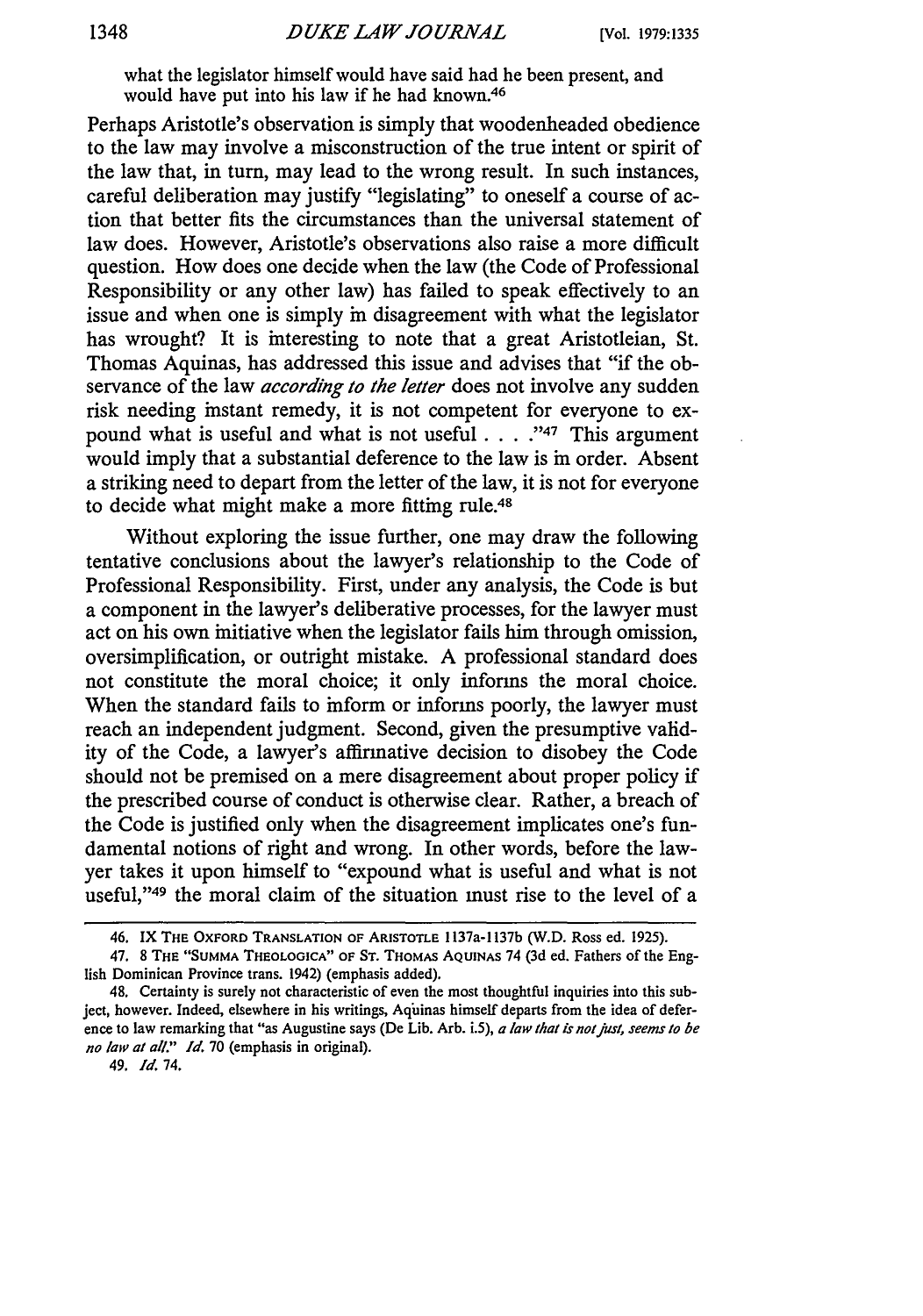moral *demand.*

# II. OTHER ROLE-RELATED CONSIDERATIONS THAT INFORM MORAL **CHOICE**

The current Code of Professional Responsibility, whether fortuitously or by design, recognizes the structural limitations of law and operates within those limitations. Matters not properly an object of formal regulation are left to the conscience of the individual lawyer.

The primary examples of this self-limiting aspect of the Code are provided by Ethical Considerations **7-8** and 7-9. Ethical Consideration **7-8** advises the lawyer that he may point out factors to his client "which may lead to a decision that is morally just as well as legally permissible." 50 However, "[i]n the final analysis, **. . .** the decision whether to forego legally available objectives or methods because of non-legal factors is ultimately for the client . . . .<sup>"51</sup> In a nonadjudicatory matter, if the client insists on acting contrary to the lawyer's advice, the lawyer may withdraw from employment. 52 Ethical Consideration **7-9** similarly provides that "when an action in the best interest of his client seems to [the lawyer] to be unjust, [the lawyer] may ask his client for permission to forego such action."'53 In short, while it is obviously true that the right to decide whether to pursue legally permissible objectives must rest with the client, the Code does not usurp the lawyer's freedom to offer or withhold assistance as he sees fit.

The Code's position on the troublesome issue of the immoral client as embodied in Ethical Considerations **7-8** and **7-9** is eminently sound. Inasmuch as the principles of the Code are, in the last analysis, principles of law administration<sup>54</sup> and not principles of morality, and, given the fact that our laws sometimes permit what morality would condemn,55 it would be highly inappropriate, for example, for the Code to *require* the lawyer to withdraw from representation of a client on moral grounds even though the client's objectives are lawful.<sup>56</sup> Rather, the

56. For an argument that, ideally, the Code *should* require lawyers to turn such clients away, see Schwartz, *The Professionalism and Accountability of Lawyers,* 66 **CAL.** L. **REv.** 669, 680-85

<sup>50.</sup> EC 7-8.

<sup>51.</sup> *Id.*

<sup>52.</sup> *Id.*

<sup>53.</sup> EC 7-9. It should be noted that the relevant Disciplinary Rules parallel the permissive content of EC 7-8 and EC 7-9. DR 7-101(A)(2) permits a lawyer to withdraw from employment as permitted under DR 2-110. DR 2-110(C), in turn, provides in pertinent part that a lawyer may withdraw from representation of a client if his client "[i]nsists, in a matter not pending before a tribunal, that the lawyer engage in conduct that is contrary to the judgment and advice of the lawyer . . . ."

<sup>54.</sup> See note 40 *supra.*

**<sup>55.</sup>** See note 60 *infra* and accompanying text.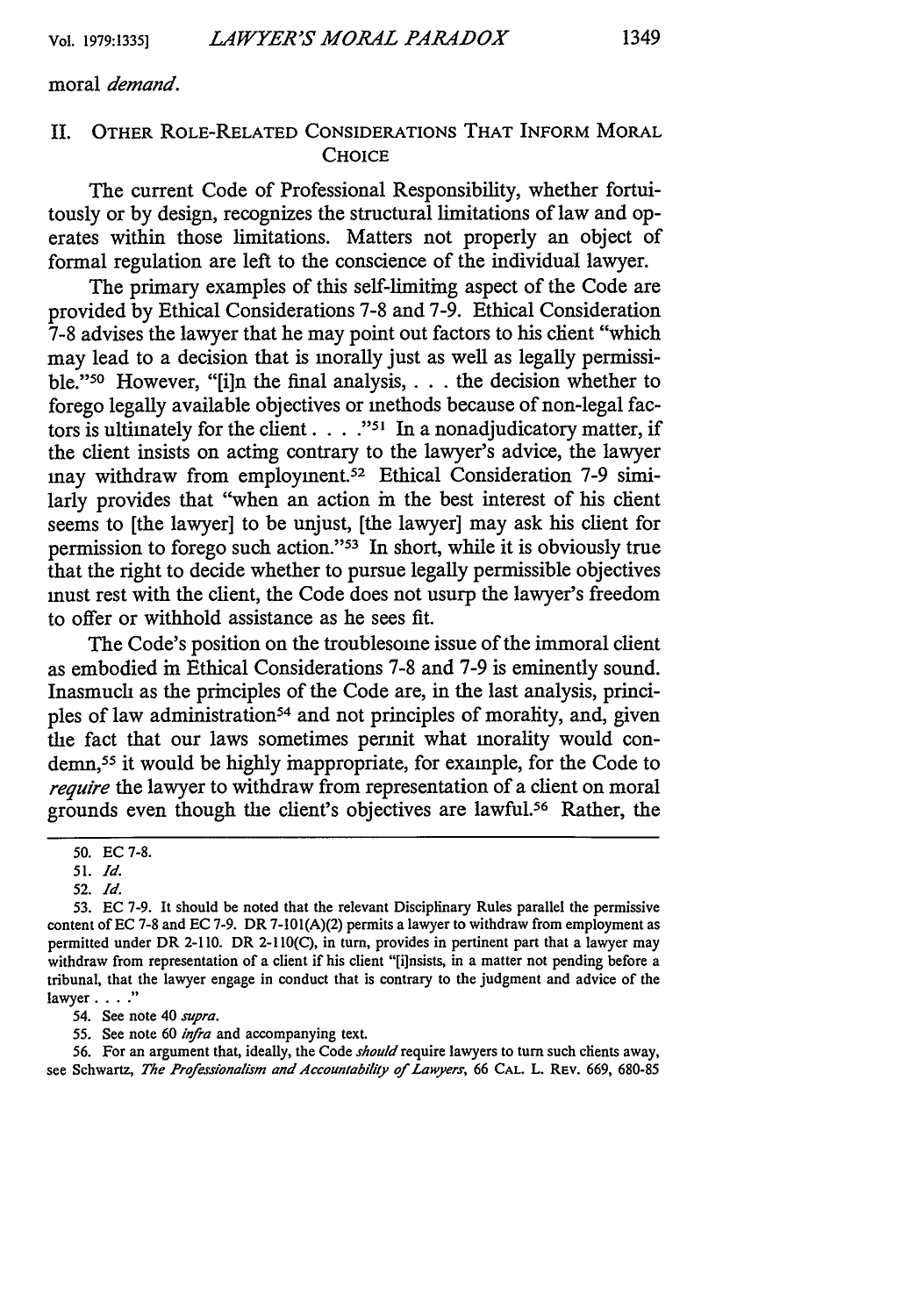Code *permits* the lawyer to withdraw from representation of a chent under such circumstances in deference to the fact that there is, after all, a person hiding behind the legal mask.<sup>57</sup>

The attorney, however, may find it difficult to remove this mask, notwithstanding the permissive outlook of the Code. Although the lawyer is not constrained by the Code to do the will of a chent whose values collide with his own, he is not thereby freed to follow his intuitions. The lawyer's role demands that he abandon trust in his intuitions in favor of a more complex deliberative process in which personal moral choice is "informed" by systemic considerations that, though not codified, are nonetheless relevant to, if not determinative of, choice. If, as one author has suggested, "the ultimate function of the lawyer is to individualize the law for the chent,"<sup>58</sup> then presumably he

For the reader's convenience, Schwartz's proposal is reprinted below:

- (A) When acting in a professional capacity other than that of advocate, a lawyer shall not render assistance to a client when the lawyer knows or it is obvious that such assistance is intended or will be used:
	- **(1)** to facilitate the client in entering into an agreement with another person if the other person is unaware
		- (a) of facts known to the lawyer such that under the law the agreement would be unenforceable or could be avoided by the other person, or
		- (b) that the agreement is unenforceable or could be avoided under the policy of the law governing such agreements; or
	- (2) to aid the client in committing a tort upon another person, provided that this rule applies in business or commercial transactions only to torts as to which it is probable that the other person will in the circumstances be unable to obtain the remedy provided by the law; or
	- (3) to allow the client to obtain an unconscionable advantage over another per-
- (B) For the purpose of this rule, "assistance" does not include advice to a client that a particular course of action is not unlawful.

*Id.* 685, 686.

57. A more pragmatic concern may be at work as well. If a lawyer's compunctions are so strong that they interfere with his ability to serve his client's interests properly, the lawyer cannot fulfill his duty of loyalty to the client to the fullest extent. This situation is addressed in the Code. DR 5-101(A) provides that "[e]xcept with the consent of his client after full disclosure, a lawyer shall not accept employment if the exercise of his professional judgment on behalf of his client will be or reasonably may be affected by his own financial, business, property, or personal interests." The focus of Canon 5 generally is on the question of conflicts of interest as they arise in financial settings and in the context of representation of multiple clients. Nonetheless, the underlying principle of unimpaired loyalty to the client is the same whether the conflict of interest is financial or personal. Thus, if a lawyer's personal feelings disable his professional judgment, he not only can but should withdraw from employment.

58. Patterson, *supra* note 1, at 536.

<sup>(1978).</sup> Professor Schwartz begins with this radical proposition, but, realizing the excessive subjective imposition that such a proposition would involve if it were made a rule, Schwartz limits the scope of his proposed proscription to instances in which the client wishes to engage in transactions that have been recognized by positive law as being unenforceable and unconscionable. *Id.* 684-90. So limited, his position makes sense; it neither operates to prohibit the client from reaching legal objectives (an outcome legally unenforceable is not, strictly speaking, "legal") nor subjects the client's interests to the unbridled views of lawyers.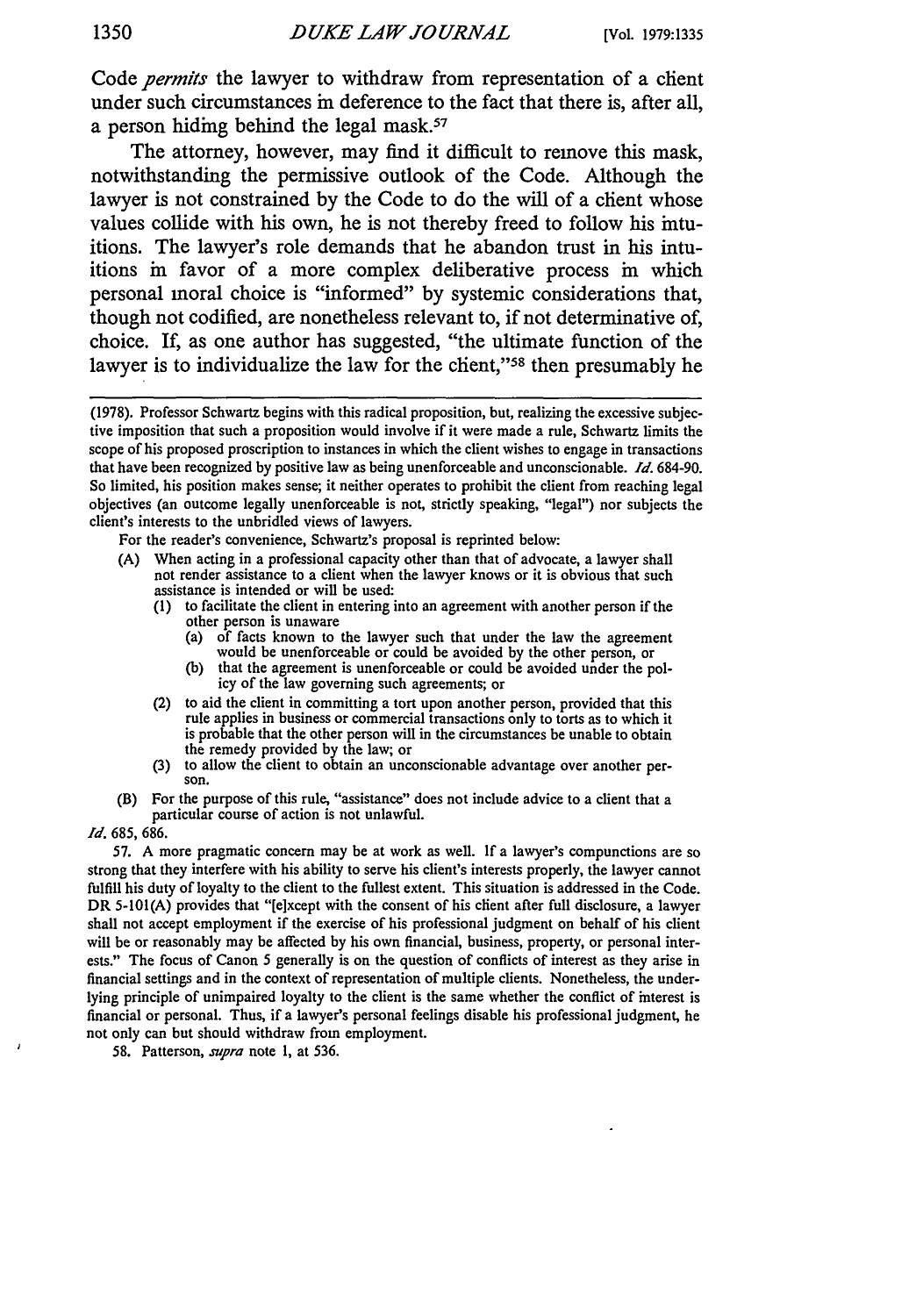must do this whether or not he believes a given law to **be just.59** Moreover, the duty to provide a client with the protection of the law is the same whether the client is honorable or dishonorable.<sup>60</sup> Thus, the decision to withdraw from representation of a client on moral grounds amounts to a refusal to administer the law when, in the lawyer's *personal* judgment, the law is dysfunctional. To do so is, in short, to retreat from the public role of lawyer into one's role as a discrete moral individual with a private life and personal values.

If it is only **by** casting off one's role as lawyer that one may assert

*Pye, supra* note 30, at 933. Pye concludes that the lawyer should make use of available law: The cardinal principle that should govern counsel's conduct is that he may assert any right his client possesses under the law. The trial is not a process of determining moral culpability according to abstract principles of justice. It is a procedure to determine legal guilt in accordance with existing provisions of law. Counsel takes the law as he finds it. The law requires the state to prove guilt beyond a reasonable doubt by competent evidence. Counsel has a right, and indeed a duty, to insist that guilt be determined according to that law.

*Id.* 941.

60. One author has stated the problem this way:

[T]he role-differentiated character of the lawyer's way of being tends to render irrelevant what would otherwise be morally relevant considerations. Suppose that a client desires to make a will disinheriting her children because they opposed the war in Vietnam. Should the lawyer refuse to draft the will because the lawyer thinks this is a bad reason to disinherit one's children? Suppose a client can avoid the payment of taxes through a loophole only available to a few wealthy taxpayers. Should the lawyer refuse to tell the client of a loophole because the lawyer thinks it an unfair advantage for the rich?. **.** . In each case, the accepted view within the profession is that these matters are just of no concern to the lawyer *qua* lawyer. The lawyer need not of course agree to represent the client. **. .** but there is nothing wrong with representing a client whose aims and purposes are quite immoral. And having agreed to do so, the lawyer is required to provide the best possible assistance, without regard to his or her disapproval of the objective that is sought.

Wasserstrom, *Lawyers as Professionals.- Some Moral Issues,* 5 **HUMAN** RIGHTS 1, **7,** 8 (1975).

While there does seem to be something paradoxical in the notion that one may permissibly assist another in the pursuit of arguably immoral objectives, the problem is made somewhat intractable by the fact that under our system of laws every person has a right to pursue all lawfully available objectives. Moreover, it is a right that is not properly granted or withheld on the basis of a private attorney's individual judgments of right and wrong.

In what amounts to a partial reply to Wasserstrom's query, one tax attorney makes these remarks:

The tax lawyer should put aside private disagreements with Congressional and Treasury policies. His own notions of policy, and his personal view of what the law should be, are irrelevant. The job entrusted to him by his client is to use all his learning and ability to protect his client's rights, not to help in the process of promoting a better tax system. The tax lawyer need not accept his client's economic and social opinions, but the client is paying for technical attention and undivided concentration upon his affairs. He is equally entitled to performance unfettered by his attorney's economic and social predilections.

Paul, *The Tax Lawyer as Tax Adviser*, 25 ROCKY MTN. L. REV. 412, 418 (1953). See text accompanying notes 62-64 *infra.*

<sup>59.</sup> In this regard, Kenneth Pye has observed that, in the context of criminal litigation, [m]any of what appear at first blush to be ethical questions actually are questions about the wisdom of our rules of evidence and procedure. Many of the ethical issues are raised only when the problem is put in terms of whether the defense counsel should use an existing procedure or rule of evidence to advance the cause of his client.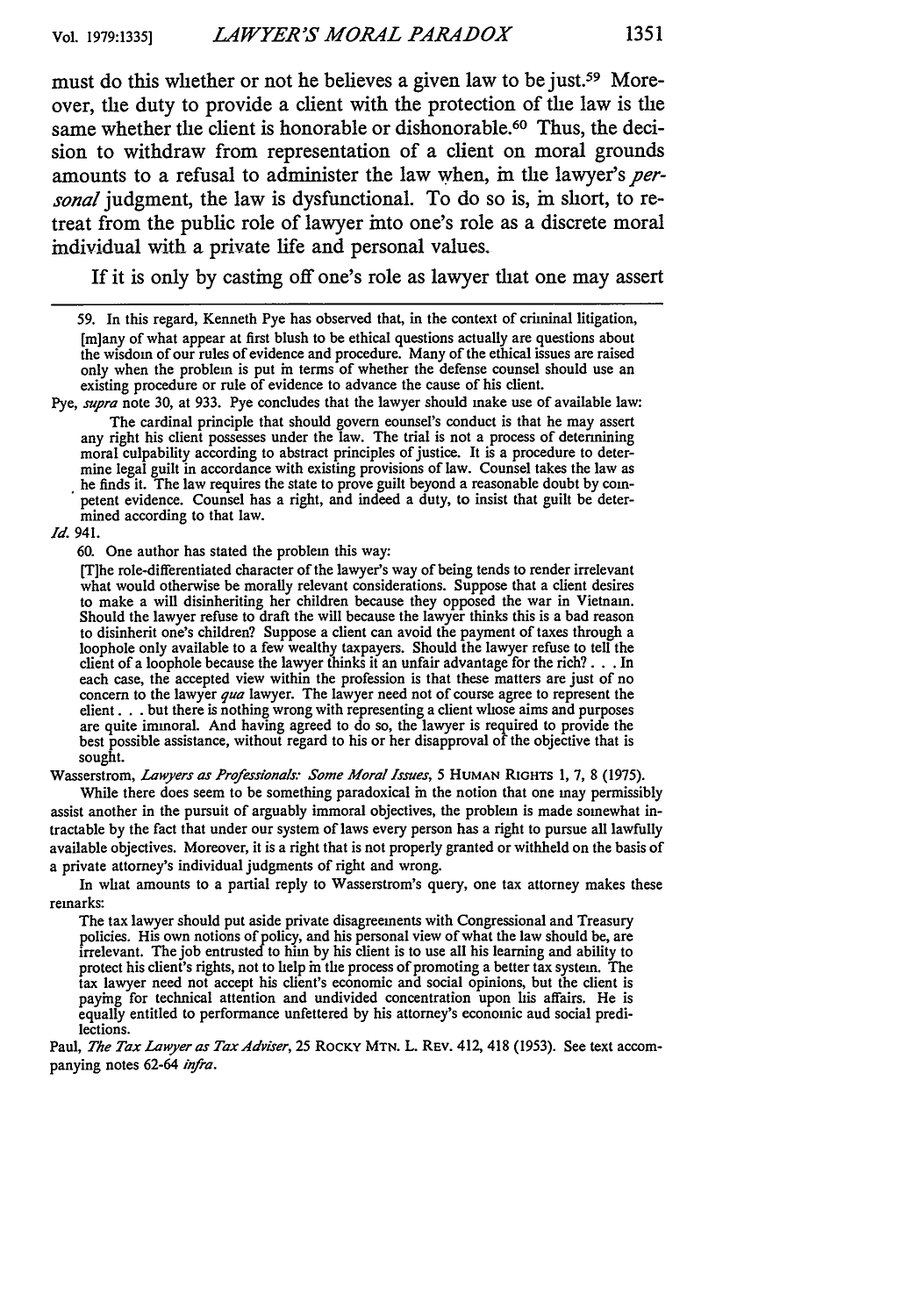the primacy of one's personal values, then the key inquiry is necessarily whether the assumed role may be cast aside and, if so, with what effort and what implications. It would appear that the role of lawyer, once assumed, cannot be relegated to the realm of the irrelevant in implementing one's personal values. The role of lawyer itself is a relevant component in one's moral decisionmaking. Inasmuch as a lawyer is presented with certain moral choices *because* he is a lawyer, in appropriate circumstances such moral choice must reflect his chosen role. Personal values do not exist in a vacuum.<sup>61</sup> They must be translated into choice. As one author has explained,

[i]n so far as one's primary concern is to do what is right or best or what he ought, he will deliberate with the purpose of determining what it is that he ought to do, and he would rather do, and hence choose to do, that action which he comes to believe he ought to do.<sup>62</sup>

The lawyer cannot possibly undertake successfully the process of deliberating so as to do what is right if relevant information is excluded. Surely, the practical ramifications of the lawyer's acts are among the appropriate elements of concern.

In deciding what he ought to do about the dilemma of the immoral client, the lawyer must take a number of factors into account. First, if lawyers habitually refuse potential clients access to the legal system on the basis of their personal assessments of the morality of the individual or his goals, they will largely undermine the efficacy-indeed, ultimately the justice--of our existing legal system.<sup>63</sup> Second, in the last analysis the lawyer's objection goes to the perceived injustice of a *law*

**62.** Reilly, *Moral Weakness,* 17 INT'L PHILOSOPHICAL Q. 167, 177 (1977) (emphasis added).

63. As one author has recognized, "If lawyers were to substitute their own private views of what ought to be legally permissible and impermissible for those of the legislature, this would constitute a surreptitious and undesirable shift from a democracy to an oligarchy of lawyers." Wasserstrom, *supra* note **60,** at **10-11.**

<sup>61.</sup> Consider the difference between that which is noted and that which is notable, loved and lovable, honored and honorable, *valued* and *valuable.* It is, as the pragmatist philosopher John Dewey has observed, "the difference between mere report of an already existent fact and judgment as to the importance and need of bringing a fact into existence. **...** J. DEWEY, **THE QUEST** FOR **CERTAINTY** 261 **(1929).** This observation leads Dewey to his main proposition: "Judgments about values are judgments about the conditions and the results of experienced objects; judgments about that which should regulate the formation of our desires, affections and enjoyments. For whatever decides their formation will determine the main course of our conduct, personal and social." *Id.* 265 (emphasis deleted). Thus, Dewey adopts an operational approach to moral judgment that complements the emphasis on *informational values* in this Comment. As Dewey further remarks, "To assume that anything can be known in isolation from its connections with other things is to identify knowing with merely having some object before perception **....** There is no knowledge without perception; but objects perceived are *known* only when they are determined as consequences of connective operations." *Id.* 267-68 (emphasis in original). In the realm of moral judgment, therefore, "[t]here is no value except where there is satisfaction, but there have to be certain conditions fulfilled to transform a satisfaction to a value." *Id.* 268.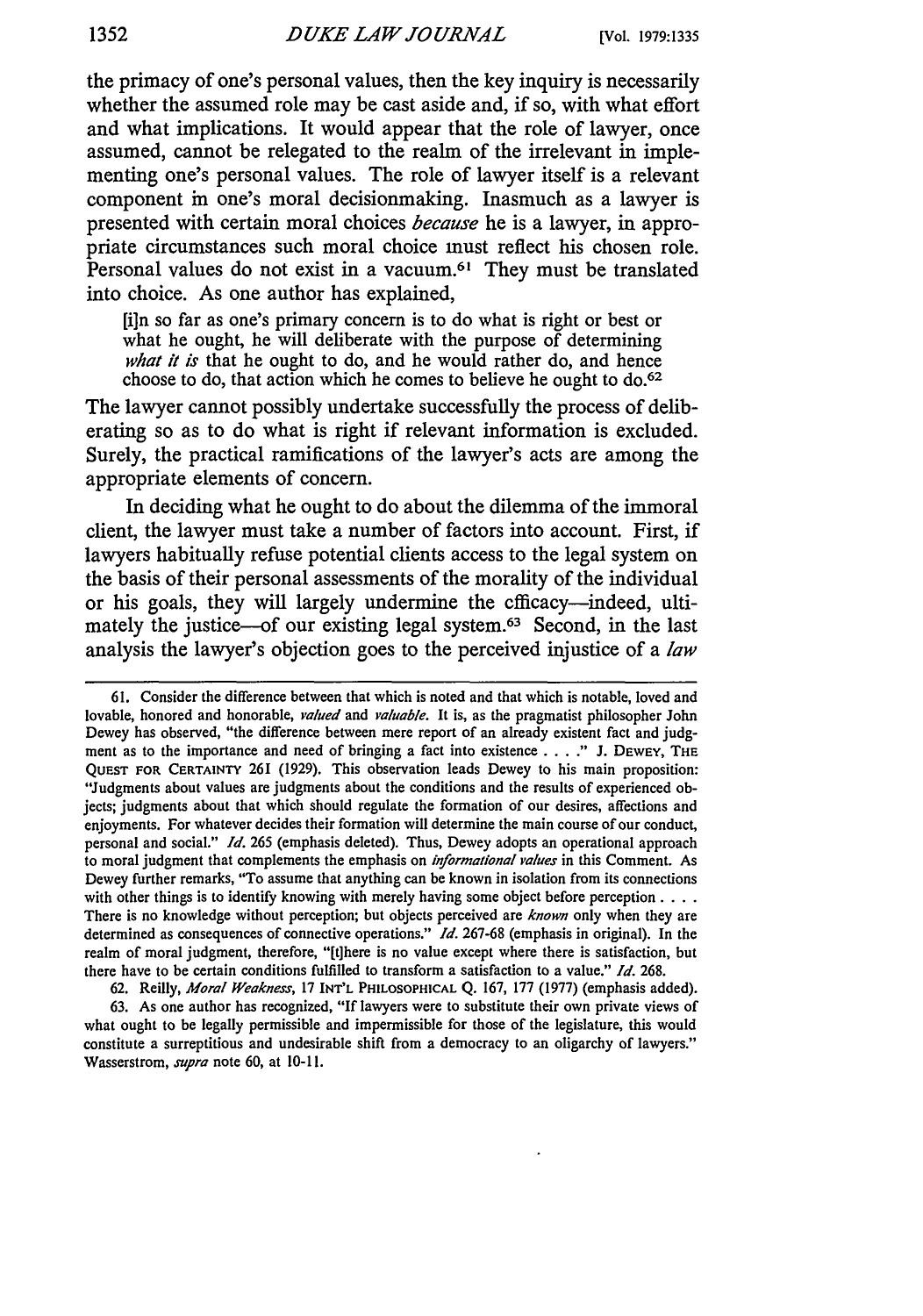that permits the client to pursue patently immoral objectives. Presuma**bly,** all attorneys would agree that the client has a *right* to legal assistance and that the existence of this right should not turn on the personal judgment of other individuals. Thus, the lawyer's moral response to the situation may consist of an effort to change the law rather than to withhold legal assistance.<sup>64</sup> Quite simply, if the lawyer accepts that our legal system is overall a just one, then he must recognize that judgment does not sit with him but rather with the legislature.<sup>65</sup>

The lawyer must weigh these factors against his more fundamental moral compunctions and render a decision. If he acts as he has decided he ought to act—whether the decision is to render or to withhold legal assistance-then he has acted morally or with a good will.

If a lawyer reviews all the various considerations that should enter into the decision to give or to refuse assistance to the "immoral client," the lawyer may decide that he ought to serve the client and proceed to do so. In that case, it has been suggested, he has no more compromised his personal values than if he had decided to the contrary. However, most of us would feel intuitively that he has indeed compromised him-

As a barrister Talfourd had successfully represented a father in a suit over the custody of a child. Judgment for Talfourd's client was based on his superior legal right, though the court recognized in the case at bar that the mother had a stronger moral claim to custody than the father. Having thus encountered in the course of his practice an injustice in the law as then applied by the courts, Talfourd later as a member of Parliament secured the enactment of a statute that would make impossible a repetition of the result his own advocacy had helped to bring about. Here the line is clearly drawn between the obligation of the advocate and the obligation of the public servant.

44 A.B.A.J., *supra* note 7, at 1162. Note that whatever relevance this anecdote may have to the conflict between professionalism and personal morality, it has been criticized as an inadequate formulation of the public service aspects of the legal profession. *See* Smurl, *In the Public Interest: The Precedents and Standards ofa Lawyer's Public Responsibility,* 11 **IND.** L. REV. 797 (1978).

65. Note that the lawyer's concern with the integrity of the system is, in some sense, itself a moral concern. Although morality should not be considered a relative concept, certainly the contexts in which moral choices arise are "situational":

Moral rules and values are intrinsically social in that they define and bind social structures and relationships. Consequently, respect for the moral law or being motivated to do as one ought. . . is not independent of being concerned about the persons to whom one is committed or of taking seriously, or having an interest in, the (integrity of the) social structures which define one's existence and in terms of which one lives with other persons.

Reilly, *supra* note 62, at 172. This observation may serve to answer Professor Fried's query as to how it is that "one can at the same time admit that the general good is one's only moral standard, while steadfastly hewing to obligations to friends, family, and clients." Fried, *The Lawyer as Friend- The Moral Foundations of the Lawyer-Client Relationship,* 85 **YALE L.J.** 1060, 1068 (1975); *see* Dauer & Leff, *Correspondence-The Lawyer as Friend,* 86 **YALE L.J. 573 (1977);** Fried, *Correspondence-Author's Reply,* 86 YALE L.J. 584 (1977).

<sup>64.</sup> The 1958 ABA Report on Professional Responsibility drew an example of this approach to resolving conflicts between professionalism and one's personal views from the life of Lord Talfourd. Although the illustration was offered more to emphasize the dichotomy between private practice and public service than to demonstrate a solution to a personal moral dilemma, it nevertheless serves well in the latter role.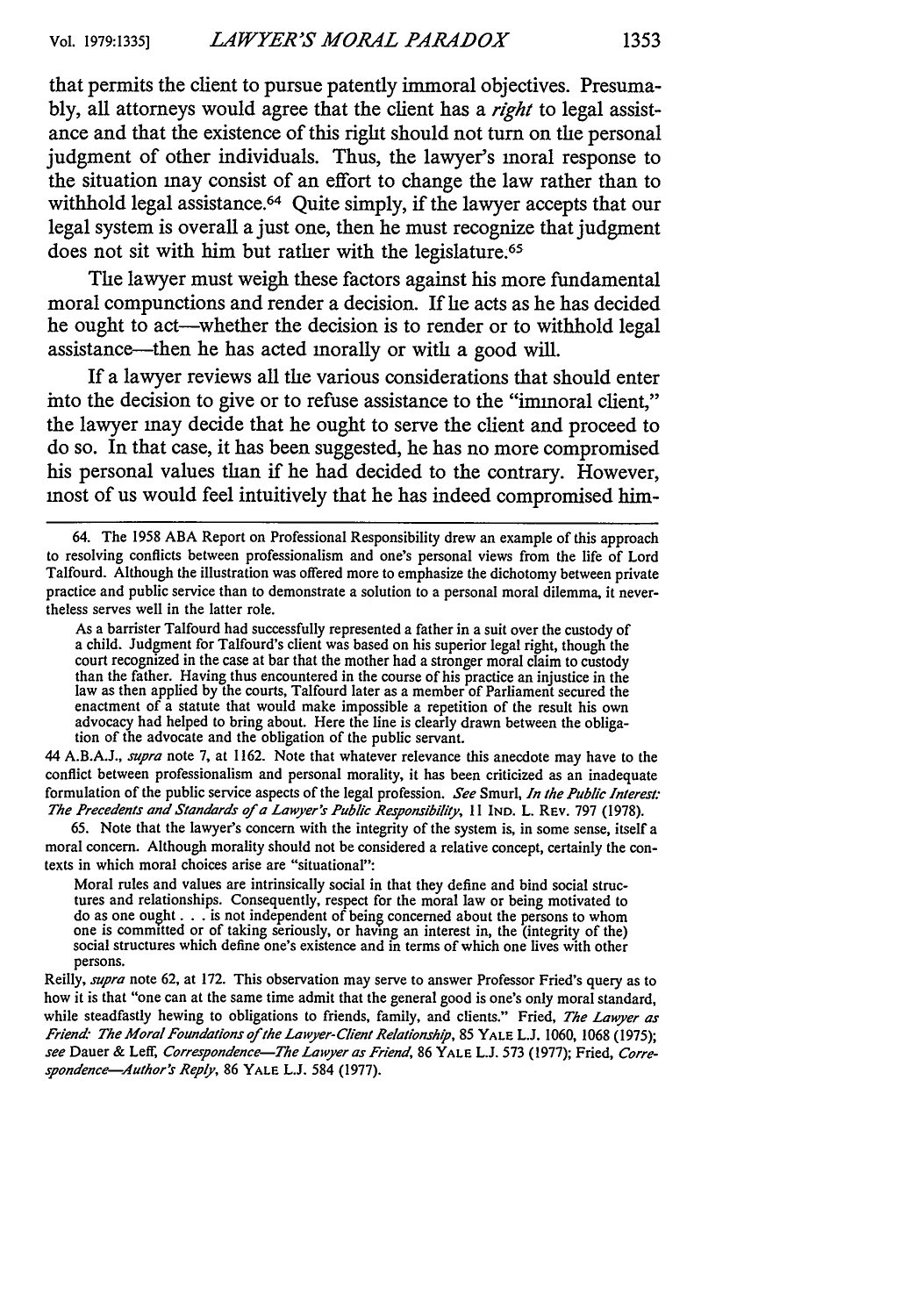self—at least if we disregard for the moment the special role that the lawyer plays. Perhaps, therefore, the demands of the lawyer's role call into question the moral legitimacy of the role as such. Intuitively, there seems to be something intrinsically wrong with the notion that an attorney may act morally while assisting others in their nefarious purposes.

A lawyer is required in effect to suspend personal judgment; the lawyer facilitates action but does not act; he advises but does not decide. Perhaps it is the suppression of personality and of the personal values that a person brings to the practice of law, a suppression necessitated by the role of agent, that lies at the heart of the problem. The lawyer's situation is quite paradoxical. On the one hand, a good argument can be made that the lawyer can serve in his agency role without sacrificing the moral demand to act rightly. On the other hand, common sense tells us that in many instances fulfillment of one's role as lawyer inescapably involves moral compromise. Thus, the lawyer's moral paradox is yet to be solved.

## III. THE LAWYER'S MORAL PARADOX: DOING **AS ONE OUGHT** VERSUS LIVING **AS ONE OUGHT**

#### *A. Doing as One Ought.*

If it is agreed that law is essential to the creation and preservation of a just and peaceful society, then it is evident that society needs lawyers. Moreover, it needs lawyers who are faithful servants of the law, administering the law evenhandedly and in accordance with the principles of democracy and individual liberty.66 Presumably, therefore, anyone should be proud to perform this public function and should expect to have unanimous public approval if he exercises his lawyerly responsibilities competently. Yet, no one would deny that lawyers frequently suffer scorn at the hands of a contemptuous public. It is a somewhat common perception that lawyers are, as one author has put it, "at best systematically amoral and at worst more than occasionally immoral in [their] dealings with the rest of mankind."<sup>67</sup> We have seen, however, that by incorporating an awareness of his professional role into his moral decisionmaking, a lawyer *can* perform his functions as a lawyer honorably without sacrificing the moral demand that he act

<sup>66.</sup> See note 63 *supra* and accompanying text.

<sup>67.</sup> Wasserstrom, *supra* note 60, at **1.** Wasserstrom further notes that

<sup>[</sup>p]rovided that the end sought is not illegal, the lawyer is, in essence, an amoral technician whose peculiar skills and knowledge in respect to the law are available to those with whom the relationship of client is established. The question **...** is whether this particular and pervasive feature of professionalism is itself justifiable.

*Id. 5-6.*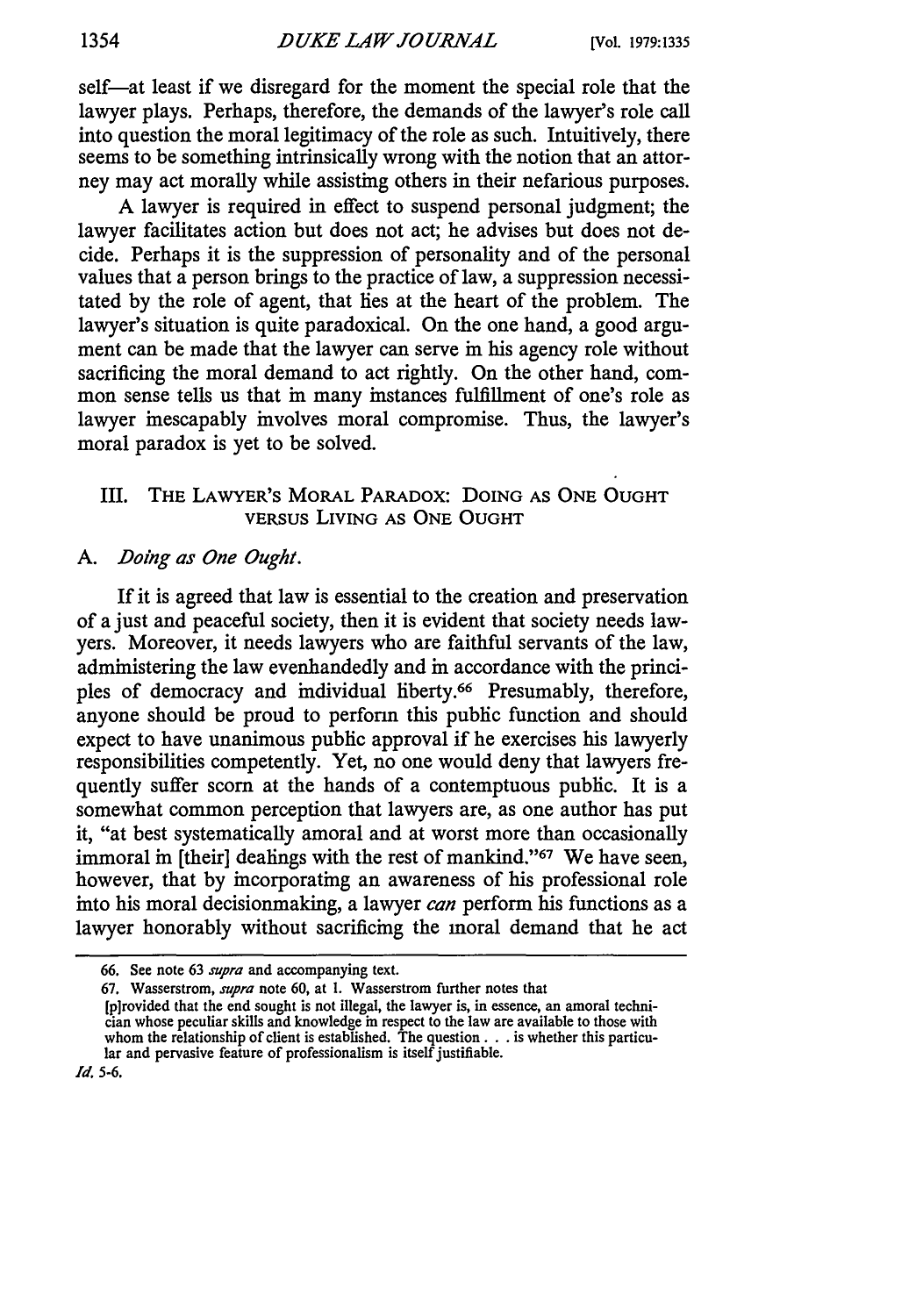rightly or as he ought.

The lawyer's world of moral choice is not a simple one. Its very complexity creates the *appearance* of amorality. Of course, the lawyer may decline to confront moral issues or, indeed, may choose to act other than as he has come to believe he ought, but in either instance the lawyer acts immorally, not amorally. It is incumbent upon every person to confront moral issues and to participate in informed deliberation in problematic situations. The failure to so do, therefore, may be perceived as amorality, but in fact it must be identified as immorality. It is fully within a lawyer's grasp to *act* morally in the conduct of his professional life. The more troubling question is whether a lawyer can service the law and *live* as he ought.

#### *B. Living as One Ought.*

By its terms, the question whether a lawyer lives as he *ought* assumes some standard for comparison. For present purposes, we shall assume a radical formulation of the human ideal with no less a zealot than Friedrich Nietzsche as its spokesman. For Nietzsche, the basic idea of culture assigns to everyone the single task of "promot[ing] inside and outside of ourselves the generation of the philosopher, the artist, and the saint, and thus to work at the perfection of nature."<sup>68</sup>

Against such a standard, the lawyer's life fares poorly. There is an essential contentiousness inherent in the role of lawyer that is far removed from the mode of existence that Nietzsche envisioned. Indeed, society needs lawyers because, as a function of universal mistrust, people require advocates in their disputes with other persons. Lawyers are summoned so that one person or institution may collect his legal due from another. Problems of crime, poverty, war, and interpersonal strife necessitate social taxing and spending. Because man is essentially egoistic, he needs lawyers to minimize his forced financial contribution to the solution of social evils, and, at the opposite end of the spectrum, he needs them just as much to effect the collection of that contribution. Observations of this sort could be continued at length. To the extent that the law serves to bring people together in a semblance of order and harmony, it represents the essential disharmony of man.<sup>69</sup> The law undoubtedly provides an invaluable service in performing its harmoniz-

Llewellyn, **4** *Realistic Jurisprudence-The Next Step,* 30 **COLUM.** L. REV. 431, 461 (1930).

<sup>68.</sup> **VII GESAMMELTE** WERKE, MUSARIONAUSGABE **5** (23 vols. 1920-29), *reprinted as translated in* W. **KAUFMAN, NIETZSCHE 172** (4th ed. 1974).

<sup>69. [</sup>L]aw in particular presents over most, if not all of its bulk, the phenomenon of clashing interests of antagonistic persons or groups **....** Hence the eternal fight for the control of the machinery of law, and of law making, whereby the highly interested As<br>can hope partially to force their will upon the equally but adversely interested Bs . . .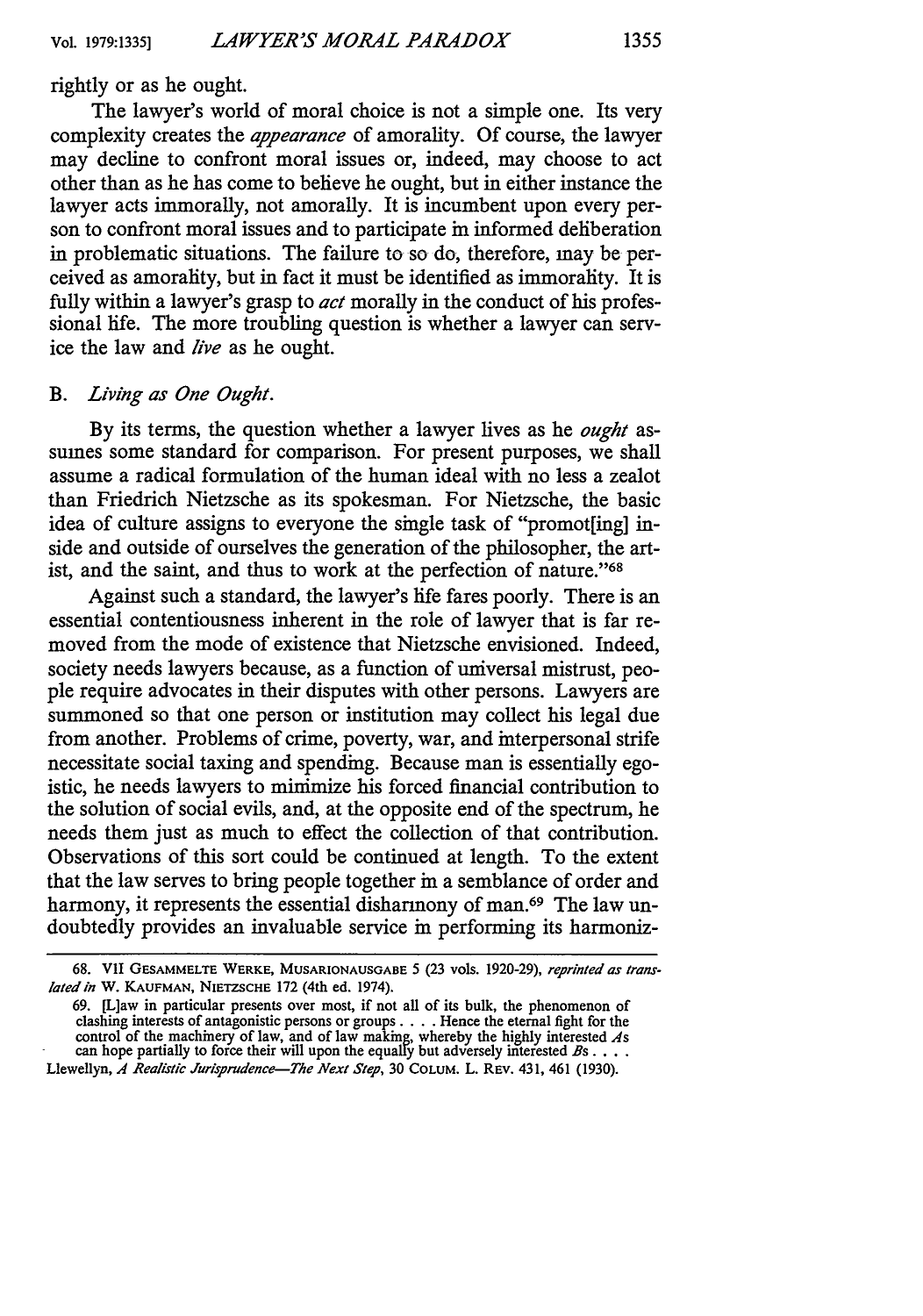ing function; however, for a person to make his living as its servant appears to compromise his fundamental human potential to transcend the imperfections in man that necessitate law in the first place.

Undeniably, this troublesome feature of a lawyer's existence is not altogether absent among other professions. Parallels may be drawn to the life of the policeman or the judge, for example. However, the comparison is incomplete. Unlike either the policeman or the judge, each of whom *arbitrates* the tensions among conflicting parties as justice demands, the lawyer in many of his roles *advocates* the position of one of two parties. Whether negotiating, litigating, or just assisting with business planning, the lawyer acts as agent for one of two sides who are in actual or potential conflict. In short, he functions in an essentially combative capacity.

Finally, there are conflicts both between the lawyer and the client and between the lawyer and his adversaries at the bar. These conflicts are morally debilitating. The conflict between lawyer and client, although most pronounced when the client is indifferent to the immorality of his conduct, exists to some extent in every lawyer-client relationship because of the unnatural way in which the interests of the client become relevant to the lawyer.<sup>70</sup> Because the lawyer generally does not know his client as a person prior to taking his case, he cannot take a personal interest in the client's affairs, at least initially. After all, concern for others grows out of interpersonal relationships and does not generally originate in role-defined relationships in which both client and lawyer have only a circumscribed interest in one another.

The tension among adversaries is of greater concern. Rather than merely posing an obstacle to true interpersonal relationships, the tension created by the principle of advocacy creates an artificial *enmity* among members of the profession representing clients with adverse interests. Of course, normal civility and fairness can minimize the tension, but the lawyer's role as advocate of his client's best interests requires that a certain untrodden area of potential interaction be left between lawyers on opposing sides of a controversy. While lawyers should not lie on behalf of their clients or use unfair tactics in order to secure an advantage for their clients, at the other end of the spectrum, lawyers also may not make concessions or actively "collaborate with the enemy" if this is not in the best interests of the client, regardless of

**<sup>70.</sup>** For an extended discussion of the problems generated **by** the way in which both lawyers and clients generally view their relationship, see D. ROSENTHAL, LAWYER AND CLIENT: WHO's IN **CHARGE?** (1974). *See also* Wasserstrom, *supra* note 60, at 15-24, where the author focuses more specifically on the shallowness and imbalance of the interpersonal relationship between lawyer and client.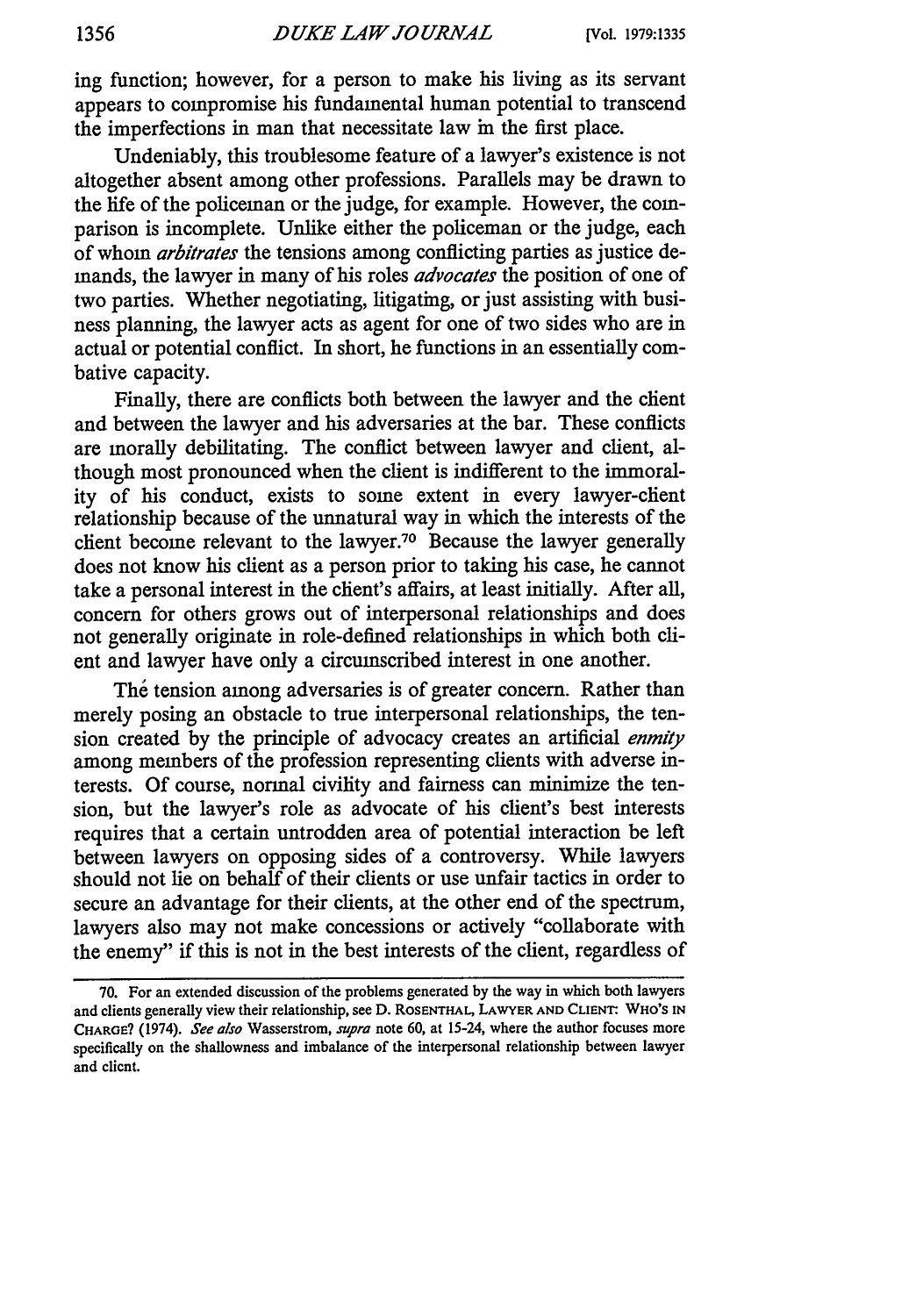the merits of the respective clients' positions. Because of the way the system is currently constituted, lawyers have no reason even to be inclined to seek the most judicious result rather than the client's self-interest. Hence this is often the cause of antagonism among lawyers-an unhealthy but long-nurtured concern for winning and losing that obscures the ideally existing concern for justice.

Although there are tensions in everyone's lives, they occur more frequently in the life of a lawyer who, after all, makes his living by championing the causes of others. The problem is complicated by the fact that, by and large, the lawyer cannot pick and choose his causes. Thus, for example, the supposed appeal among idealistic law students for jobs as criminal defense attorneys no doubt centers upon the quality of the cause. The life of advocate of freedom from oppression and injustice authenticates the decision to be a lawyer. Unfortunately, the young lawyer may find that his clients are, in many cases, guilty of the crimes of which they have been accused. Of course, among the other roles that a lawyer plays there is less room for disillusionment from the start, because it is clear that the interests being advanced are the narrowly personal causes of clients--causes that frequently resolve themselves in some form of economic *quid pro quo*. However, the essential point is that even if the causes are just (of which there can be no guarantee), the lawyer is the advocate of a position that is only artificially his own. As a logical corollary, there is a dichotomy between belief and action, between person and function.

The lawyer is the agent of man's conflicts in a world full of conflicts. It is no wonder that the public views lawyers as a contentious and quarrelsome lot, but the criticism, however true, is patently unfair, ignoring as it does the social realities which demand that someone play the part. The public has merely entrusted *its* disputes to lawyers. The underlying problem, therefore, belongs to all of us.

#### IV. **CONCLUSION**

Although the Code of Professional Responsibility is undoubtedly of practical importance to lawyers because of its regulatory elements, it is of only limited significance to the lawyer's moral existence. While the Code clearly can serve to inform moral choice, it does not constitute moral choice. Only a dulled sensitivity can ignore the demand that one's choices as a professional form a continuity with one's broader moral compunctions. Thus, the legal community should abandon the notion of the Code of Professional Responsibility as a "code of ethics." The confusion revealed by loose references to ethics holds out the prospect of encouraging moral thoughtlessness as surely as it threatens to